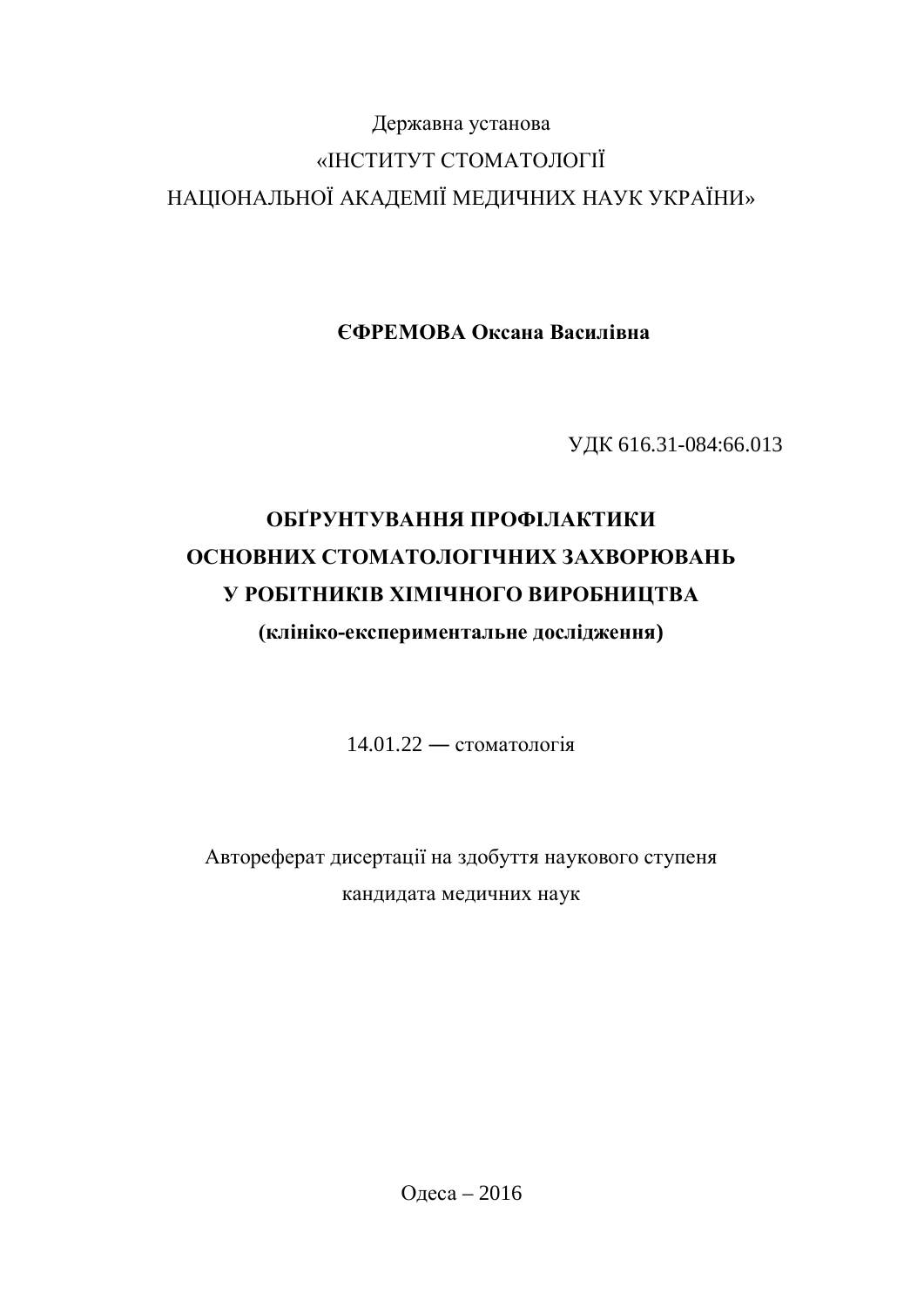Дисертацією є рукопис.

Робота виконана в Державній установі «Інститут стоматології НАМН України», м. Олеса.

## Науковий керівник:

доктор медичних наук, професор Шнайдер Станіслав Аркадійович, Державна установа «Інститут стоматології НАМН України», м. Одеса, директор

## Офіційні опоненти:

– доктор медичних наук, професор Ковач Ілона Василівна, Державний заклад «Дніпропетровська медична академія МОЗ України», завідувач кафедри литячої стоматології

– доктор медичних наук, професор Любченко Ольга Валеріївна, Харківська медична академія післядипломної освіти МОЗ України, професор кафедри стоматології, терапевтичної стоматології

Захист відбудеться «29» лютого 2016 р. о 13.00 годині на засіданні спеціалізованої вченої ради Д 41.563.01 в Державній установі «Інститут стоматології НАМН України» за адресою: 65026, м. Одеса, вул. Рішельєвська.11.

З дисертацією можна ознайомитись у бібліотеці Державної установи «Інститут стоматології НАМН України» (65026, м. Одеса, вул. Рішельєвська,11).

Автореферат розісланий «27» січня 2016 р.

Вчений секретар спеціалізованої вченої ради П.О. Бабеня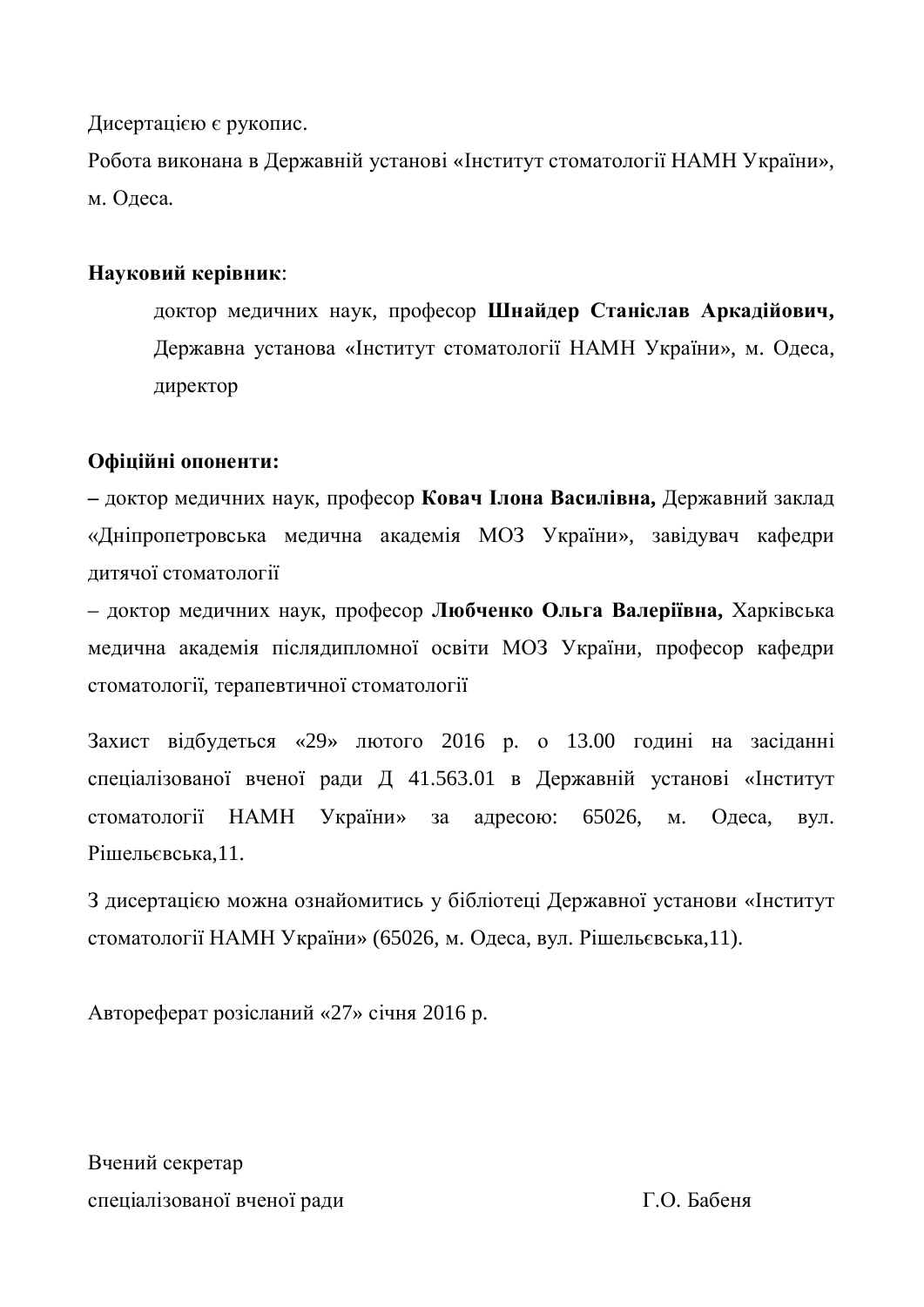## ЗАГАЛЬНА ХАРАКТЕРИСТИКА РОБОТИ

**Актуальність теми.** Виробнича середа хімічних підприємств являє собою екстремальні умови для виникнення у їх робітників професійних захворювань, в тому числі стоматологічних, незважаючи на наявність заходів з охорони праці та техніки безпеки. Професійні захворювання, при цьому, часто перебігають у стертих, легко виражених формах (Schneider H. G., Stoll H., 1983; Вейсгейм Л. Д., Люмкис Е. В., 2004; Гарус Я. Н. с соавт., 2005). Навіть у жителів населених пунктів, розташованих поблизу великих промислових підприємств, кількість захворювань, в тому числі стоматологічних, вища ніж середньостатистичні показники (Кражан И. А., 1998; Чуйкин С. В., 2001).

Кислоти, луги, їдкі речовини, солі важких металів, органічні розчинники та ін. викликають хвороби порожнини рота (Рябошапко А. А., 1997; Лахтін ɘ. ȼ., 2013; Swiderska K. et al., 1983; Wierzbicka M. et al., 1983; Ruppe K., Werckmeister J., 1989). Найбільш частим є інгаляційне надходження шкідливих xімічних речовин у організм працюючих (Бекметов М. В., 1983; Vianna M. I. et al., 2004). Зазвичай, має місце комплексний вплив різних хімічних речовин (Япеев А. С. с соавт., 1992).

Хімічні речовини здійснюють шкідливий вплив на тверді тканини зубів, склад слини, значно активуються процеси демінералізації, зниження мікротвердості дентину і емалі, підвищення активності кислої фосфатази, обумовлене дестабілізацією лізосомальних мембран (Гаффаров С. А., 2004).

Обстеження робітників, зайнятих у виробництві мінеральних кислот, показали патологічну стираємість і сколювання зубної емалі, її шорсткість (Япеев А.С., 1967). В деяких роботах описана висока поширеність ерозії зубної емалі у робітників, що мають професійний контакт з парами сірчаної кислоти (Gamble J. et al., 1984; Tuominen M. et al., 1989; Fukayo S. et al., 1999). Було показано, що рН ротової рідини у робочих виробництва мінеральних добрив, що працюють у контакті з оксидами азоту і парами азотної кислоти, до кінця робочого дня зміщується в кислу сторону, але до початку наступного робочого дня – нормалізується (Пеккер Р. Я., 1977). При цьому захворювання пародонту були виявлені у 92,9 % обстежених робітників, представлені головним чином хронічним катаральним гінгівітом (Пеккер Р. Я., 1977; Михайленко І.О., 2009).

Таким чином, незважаючи на наявність застосовуваних методів захисту працівників хімічного виробництва від несприятливих факторів, включаючи спеціальне харчування, поширеність та інтенсивність основних стоматологічних захворювань у них залишаються високими і вимагають розробки спеціальних ефективних комплексних лікувально-профілактичних захолів.

Зв'язок з науковими програмами, планами, темами. Дисертація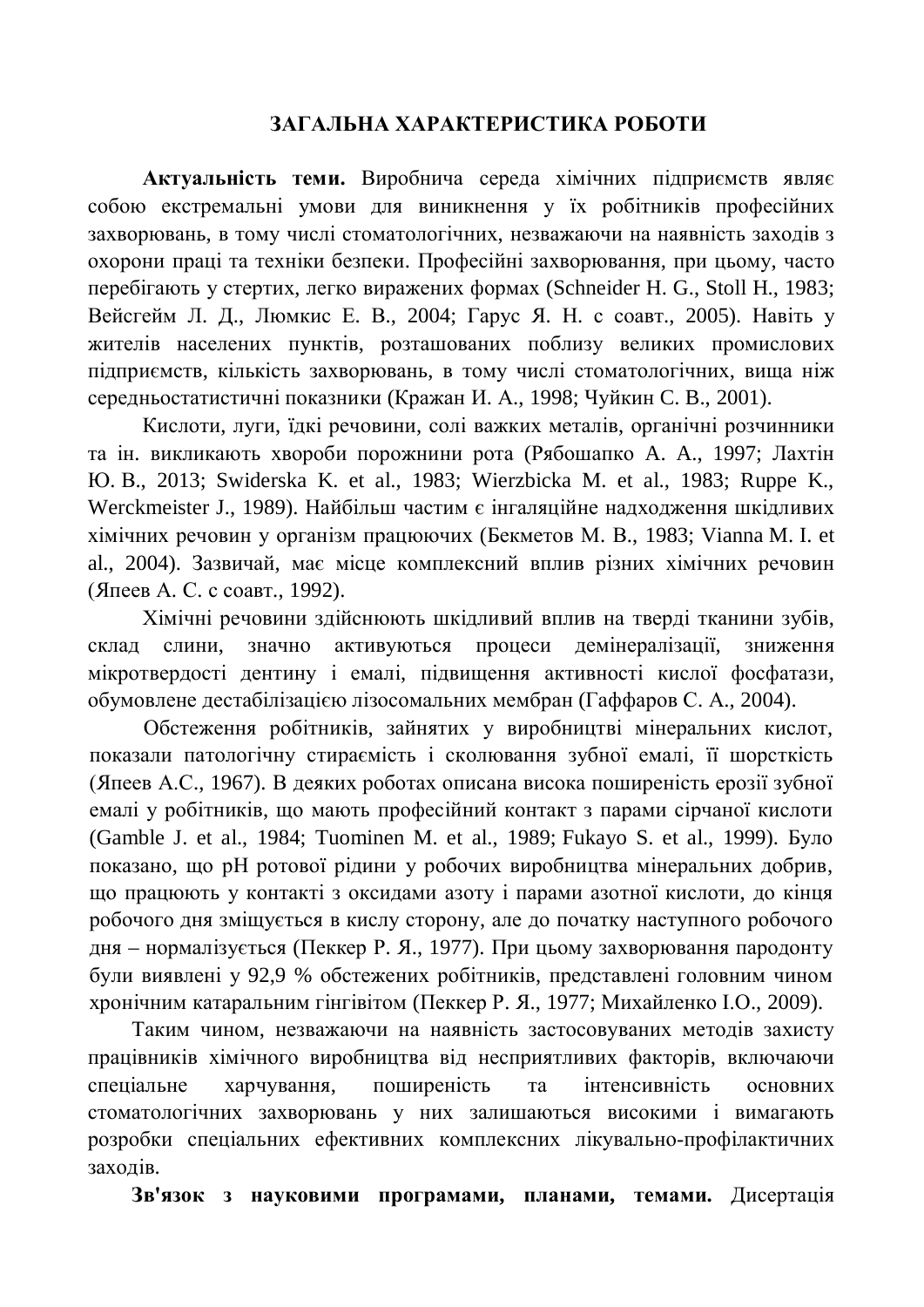виконана відповідно до плану науково-дослідної роботи ДУ «ІС НАМН» «Удосконалити профілактику та лікування основних стоматологічних захворювань у пацієнтів на тлі зниженої неспецифічної резистентності. обумовленої антропогенними та біогеохімічними макро-та мікроелементозами» (Шифр НДР: НАМН 089.13; № ДР 0113U000532).

Здобувач є виконавцем окремих фрагментів зазначеної теми.

Мета і завдання дослідження. Метою роботи було підвищення ефективності лікування основних стоматологічних захворювань у працівників хімічних підприємств за рахунок розробки профілактичного комплексу, що включає детоксиканти, препарати, що корегують мікробіоценоз, остеогенез, колагеноутворення, антиоксидантну систему, нормалізують адаптаційнокомпенсаторні реакції на фоні постійної виробничої інтоксикації організму.

Для досягнення поставленої мети були сформульовані наступні завдання:

1. Вивчити поширеність і структуру ураження твердих тканин зубів і тканин пародонту у працівників хімічного виробництва.

2. Вивчити генетичні маркери схильності до захворювання тканин пародонту у робітників хімічного виробництва і скласти генетичну мережу основних маркерів і маркерів-модифікаторів.

3. Провести багатофакторний аналіз показників стоматологічного статусу працівників, пов'язаних з хімічним виробництвом.

4. Експериментально обгрунтувати комплекс препаратів для профілактики стоматологічних захворювань у працівників хімічної промисловості.

5. Провести клінічну і клініко-лабораторну оцінку ефективності застосування розробленого лікувально-профілактичного комплексу у працівників хімічної промисловості.

Об'єкт дослідження — основні стоматологічні захворювання у працівників хімічних підприємств.

*Предмет дослідження* — патогенетично обґрунтована профілактика основних стоматологічних захворювань та їх ускладнень у працівників хімічного виробництва.

Методи дослідження:

*епідеміологічні* — для оцінки поширеності і структури ураження твердих тканин зубів і тканин пародонта у працівників хімічного виробництва;

експериментальні — для вивчення на тваринах механізмів дії комплексу адаптогенних, протимікробних, протизапальних препаратів на моделі пародонтиту;

клінічні — для вивчення ефективності дії запропонованого лікувальнопрофілактичного комплексу на стоматологічний статус працівників хімічного виробництва;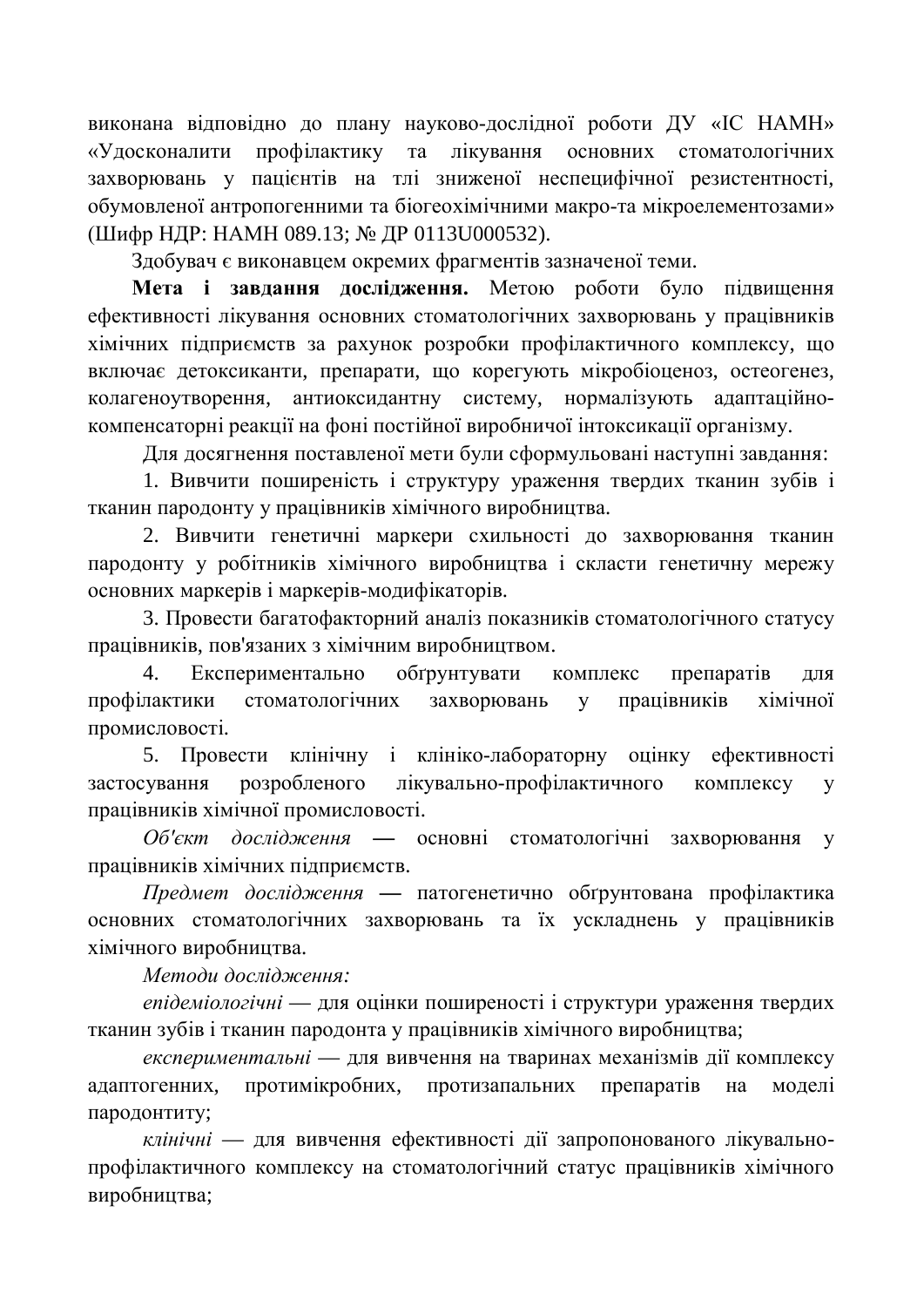*клініко-лабораторні* — для кількісної оцінки безпосередньої та віддаленої дії на біохімічні, біофізичні, оптичні показники ротової рідини, твердих тканин зубів, тканин пародонту запропонованого комплексу профілактики та лікування основних стоматологічних захворювань у працівників хімічної промисловості;

*статистичні* — для визначення достовірності отриманих результатів.

Наукова новизна одержаних результатів. Показано, що зі збільшенням терміну роботи з екотоксикантами в хімічному виробництві (з віком від 20 до 50 років) спостерігається більш швилке погіршення показників стоматологічного статусу у порівнянні з працівниками сільськогосподарських регіонів з підвищеним пестецидним навантаженням і металургійної промисловості. Найбільше зростання показників КПВз у робітників хімічного виробництва спостерігалось у віці 30-40 років. При цьому у жінок інтенсивність ураження карієсом зубів за індексами КПВз і КПВп в 1,8 рази перевищувала цей показник у чоловіків, в той же час середні показники були в 2 рази вище, ніж у середньому по Україні.

Вперше показано, що зі зростанням тривалості роботи в хімічному виробництві, в першу чергу, спостерігаються порушення архітектоніки кісткової тканини, а не її мінералізація. Швидкість поширення ультразвукової хвилі (SOS), яка характеризує загальну мінералізацію кістки, до 50-ти років зменшувалася на 2 %, в той час як загасання ультразвукової хвилі в кістці (BUA), яка характеризує архітектоніку кістки, зменшувалася на 28 %, а індекс якості кістки - на 21 %.

Вперше молекулярно-генетичними методами показано, що у жінок і чоловіків, що працюють в хімічному виробництві, переважають порушення в різних генах другої фази детоксикації (GSTM1 і NaT2 відповідно) і, що в даній групі робочих мало місце 100 % порушення в генах детоксикації NAT2 (C481T) і в гені CTR (C1377T), що входить до генної мережи метаболізму кісткової тканини і що необхідно враховувати при розробці лікувально-профілактичних **κ** ο ΜΠΠΕΚΟΙΒ.

Уточнено механізми порушення стоматологічного статусу у працівників хімічного виробництва, пов'язані з порушенням клітинного метаболізму, адаптаційно-компенсаторних реакцій, мікробіоценозу та розроблено відповідний комплекс препаратів.

Показано, що стоматологічний статус учнів медичного коледжу в регіоні підприємств хімічного виробництва (м. Черкаси) гірше, ніж в середньому по Україні для даного віку, що свідчить про негативний вплив хімічного виробництва на біоекосистему в прилеглих до підприємства районах.

Вперше показана висока лікувально-профілактична ефективність розробленої схеми корекції порушень стоматологічного статусу робочих хімічного виробництва в умовах постійної виробничої інтоксикації організму,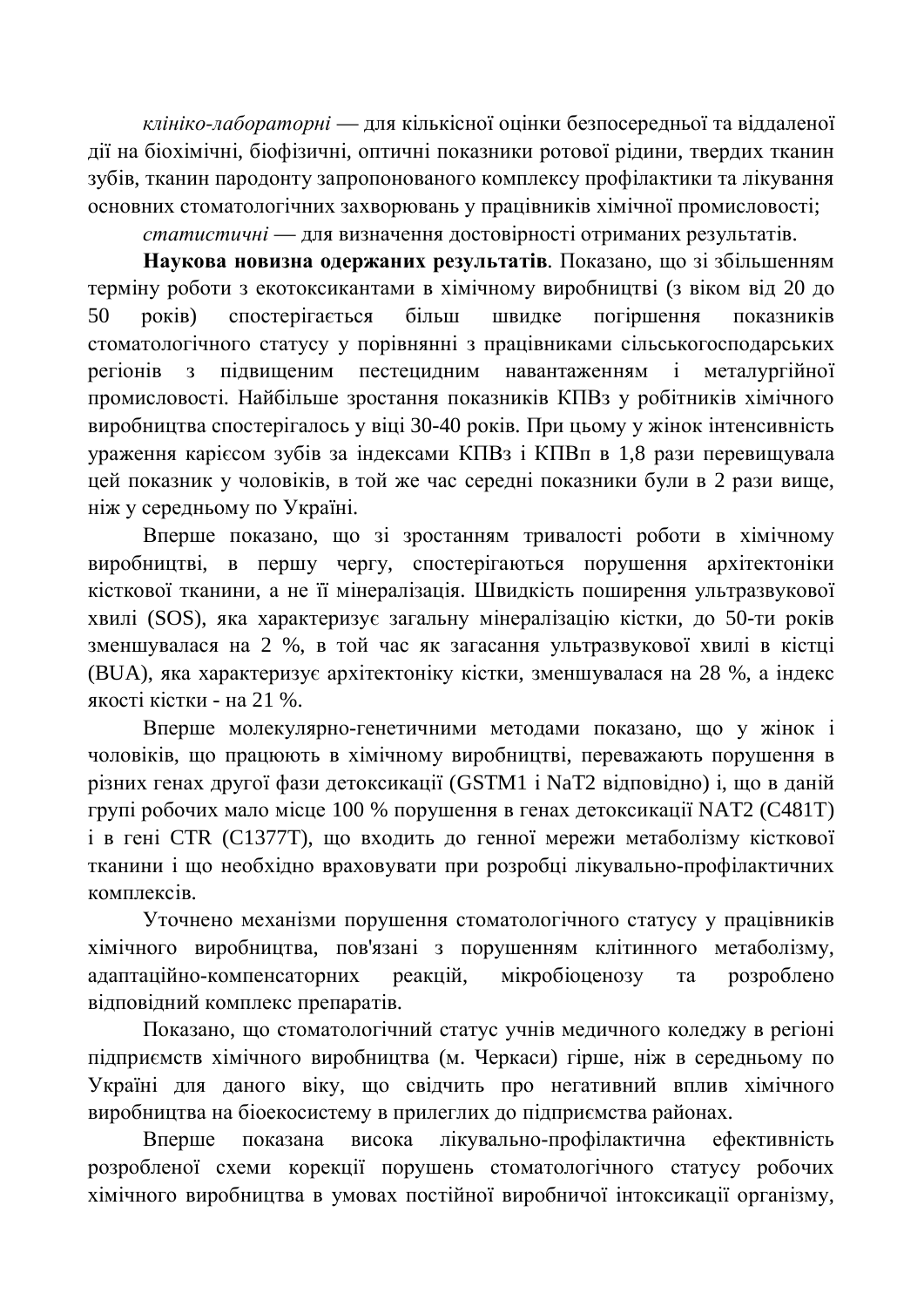що дозволила отримати карієспрофілактичну ефективність за 2 роки 28 %, знизити поширеність запалення тканин пародонту на 69 %, поліпшити гігієну порожнини рота на 55 %, поліпшити біохімічні показники ротової рілини (збільшити у 2 рази активність каталази, лізоциму, в 3 рази антиоксидантнопрооксидантний індекс, в 2,5-3 рази знизити активність уреази, вміст малонового діальдегіду, ступінь дисбіозу) і крові (зменшити в 2 рази активність аспартат- і аланінамінотрасфераз (АСТ і АЛТ), нормалізувати метаболічні процеси в клітинах букального епітелію, функціональний стан мікрокапілярного русла ясен і їх бар'єрний захист.

Практичне значення отриманих результатів. Розроблений і апробований в клініці лікувально-профілактичний комплекс для працівників хімічного виробництва дозволяє істотно підвищити ефективність профілактики і лікування основних стоматологічних захворювань. При цьому нормалізувалися адаптаційно-компенсаторні реакції в організмі, системи його детоксикації, покращилися характеристики твердих тканин зубів, тканин пародонту і функціональний стан їх мікрокапілярного русла.

Розроблений лікувально-профілактичний комплекс для працівників хімічного виробництва впроваджено у клінічну практику підрозділів ДУ «Інститут стоматології НАМН України», обласної стоматологічної поліклініки м. Черкаси. Матеріали дисертації включені в навчальний процес Одеського національного медичного університету МОЗ України, ТзОВ «Львівський медичний інститут», Медичного коледжу м. Черкаси.

Особистий вклад здобувача. Автором разом з науковим керівником розроблено план досліджень, визначено мету і завдання, написані статті. Автором самостійно обрані методи дослідження та написана дисертаційна робота. Епідеміологічні, експериментальні, клінічні та лабораторні дослідження виконані автором спільно з співробітниками відділу епідеміології та профілактики стоматологічних захворювань, лабораторії біохімії, сектора біофізики ДУ «Інститут стоматології НАМН України» та лабораторії «Гермедтех» м. Одеси.

Апробація результатів дисертації. Матеріали дисертації представлені та обговорені на міжнародній науково-практичній конференції «Медичні науки: напрями і тенденції розвитку в Україні та світі» (Одеса, 2014), міжнародній науково-практичній конференції «Фармацевтичні та медичні науки: Актуальні питання» (Дніпропетровськ, 2014), міжнародній науково-практичній конференції «Особливості модернізації предмету досліджень представників медичних наук» (Київ, 2014).

Публікації. За матеріалами дисертації опубліковано 8 наукових праць, з них 5 статей (1 – за кордоном і 4 – у наукових фахових журналах України, рекомендованих для публікації результатів дисертаційних робіт), 3 тези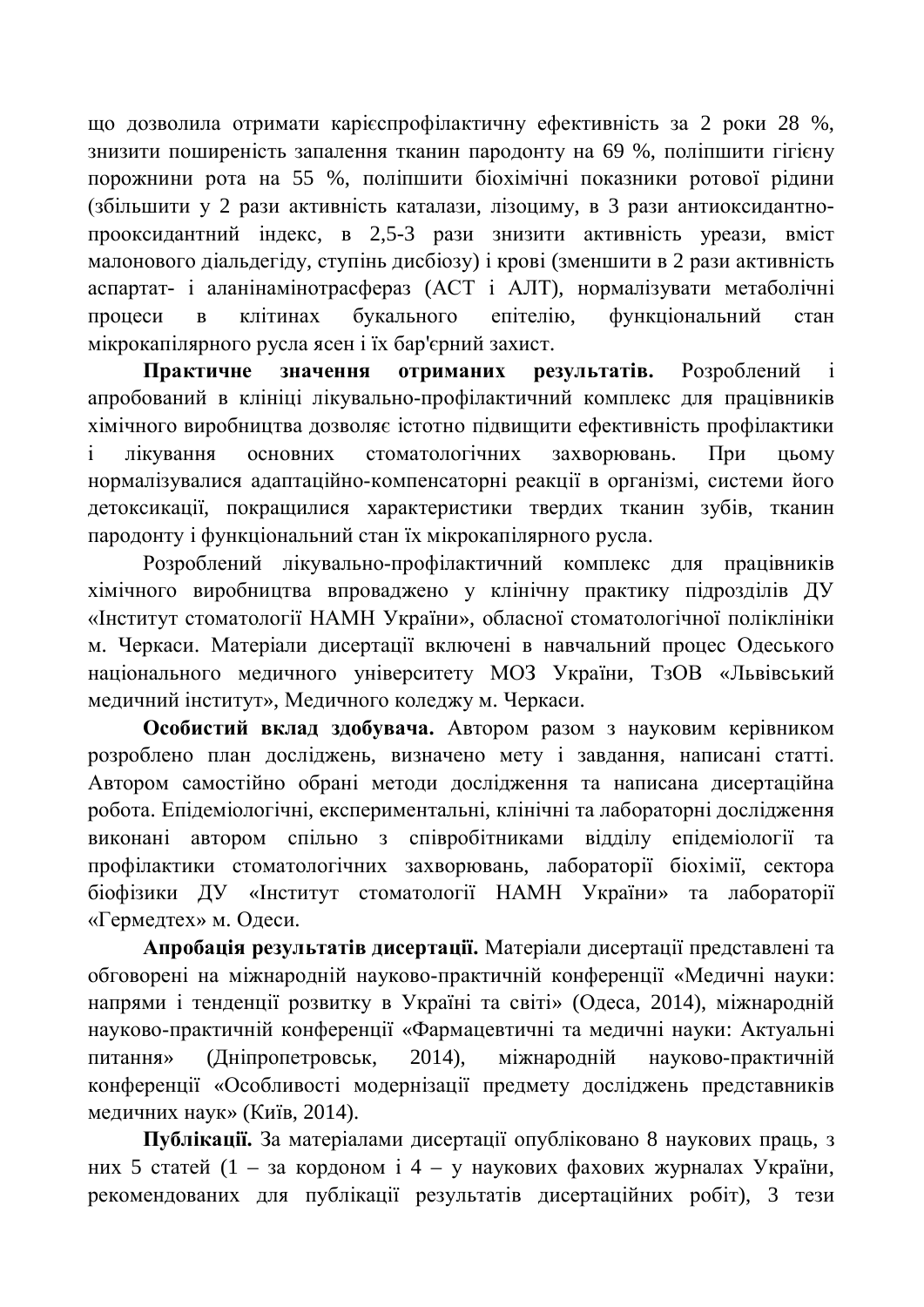доповідей на наукових конференціях.

Об'єм і структура дисертації. Дисертація викладена на 165 сторінках принтерного тексту, ілюстрована 12 малюнками і 40 таблицями. Складається з вступу, огляду літератури, 4 розділів власних досліджень, аналізу та узагальнення отриманих результатів, висновків, практичних рекомендацій і списку використаних джерел (236 джерел, з них 67 – латиницею).

## **ОСНОВНИЙ ЗМІСТ**

Обґрунтуванням мети лослілження була широка поширеність захворювань твердих тканин зубів і тканин пародонту у працівників хімічної промисловості. Наявні наукові роботи свідчать про недостатню ефективність проведених організаційних і лікувально-профілактичних заходів, в яких, на наш погляд, для досягнення результату необхідно враховувати генетичну схильність до різних стоматологічних захворювань, а також використовувати комплекси адаптогенних, антиоксидантних, протизапальних препаратів і детоксикантів, що впливають на різні захисні системи організму на різних ієрархічних рівнях на фоні постійно впливаючих негативних факторів виробництва.

Матеріали і методи дослідження. Було обстежено 120 осіб віку 20-60 років, безпосередньо зайнятих у виробництві Черкаського виробничого об'єднання «Азот», що випускає різну хімічну продукцію, а також 60 осіб студентів 18-25 років медичного коледжу, розташованого в цьому населеному пункті. При цьому оцінювалися ураження і їх структура стосовно твердих тканин зубів (КПВз, КПВп), тканин пародонту (РМА,%, кровоточивість, проба Шилера-Писарєва (Ш-П), наявність патологічного карману), гігієна порожнини рота (індекси Silness-Loe, Stallard), денситометричні показники п'яткової кістки (SOS, BUA, BQI), а також біохімічні показники ротової рідини (активність уреази, каталази, еластази, лізоциму, вміст малонового діальдегіду), на клітинах букального епітелію методом полімеразної ланцюгової реакції (ПЛР) генетична схильність до стоматологічним захворювань, проведений багатофакторний аналіз показників стоматологічного статусу.

В експериментальних дослідженнях була проведена оцінка ефективності пародонтопротекторної дії розробленого для працюючих в хімічній промисловості лікувально-профілактичного комплексу препаратів та його складових, що містить «Адаптол» (адаптоген, антиоксидант, детоксикант), «Остеовіт» (місцево і системно набір макро- і мікроелементів) і «Альбумін» (білок-глікозаміноглікани). Досліди були проведені на 30 білих щурах-самцях (вік 1 місяць, жива маса 60-70 г). 10 щурів знаходились на дієті віварію (інтактна група), 10 – на перекисній моделі пародонтиту та 10 – на перекисній моделі пародонтиту + профілактичний комплекс препаратів. Профілактику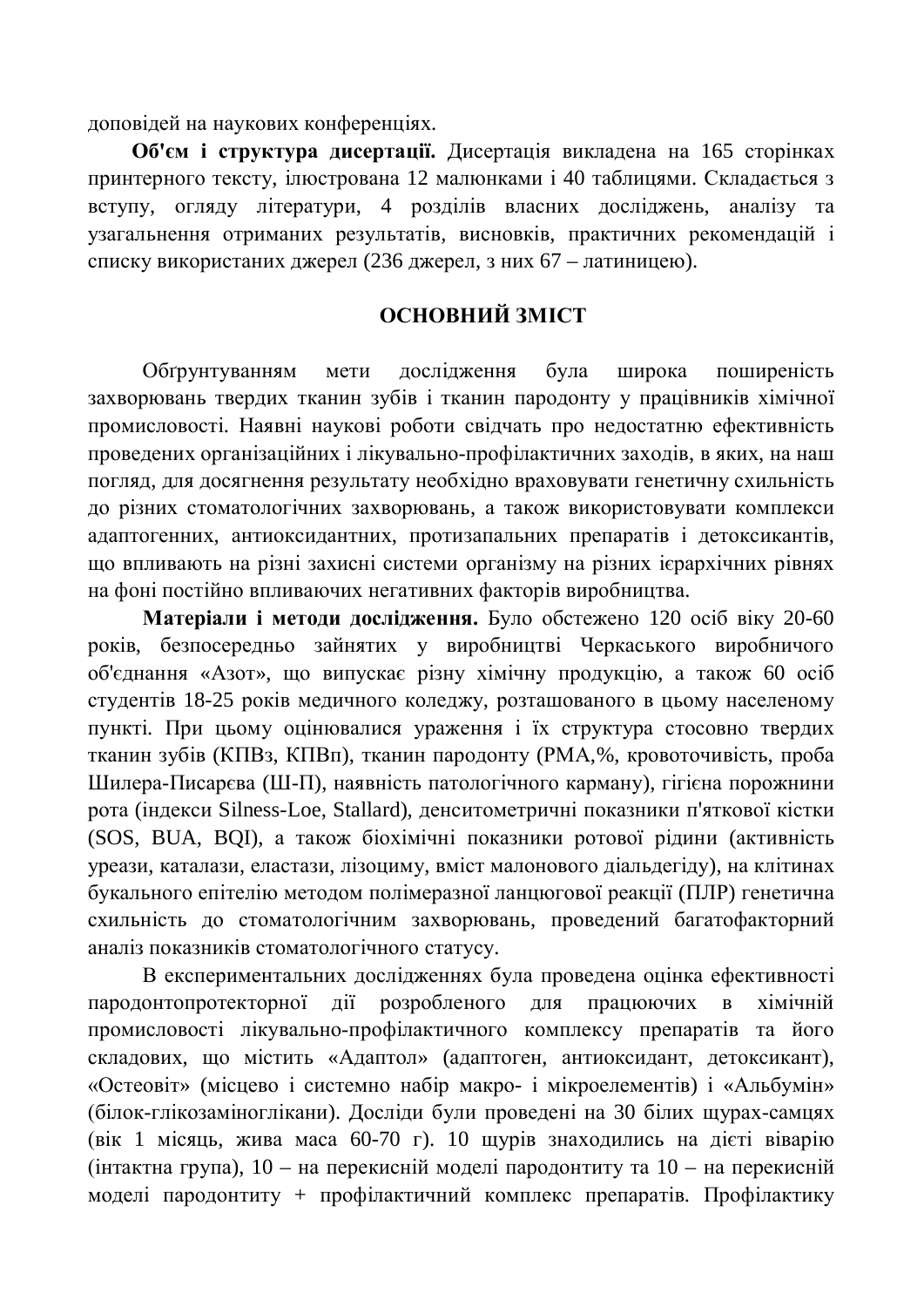препаратами в третій групі починали з першого дня експерименту. Щодня щурам вводили препарати у вигляді водної суспензії внутрішньошлунково вранці натшесерце. Після чого, на слизові порожнини рота шурів наносили гель «Остеовіт». Був проведений перерахунок доз препаратів з урахуванням ваги щурів: остеовіт -300 мг / кг; адаптол – 90 мг / кг; альбумін – 2,5 г / кг; гель – 0,5 мл/щура. Експеримент тривав протягом 30 днів, після закінчення якого у щурів під наркозом і пилокарпиновою стимуляцією збирали ротову рідину, а потім їх vмершвляли. Виліляли блоки шелеп із зубами, в яких визначали ступінь атрофії альвеолярного відростка, активність фосфатаз і протеїназ в кістковій тканині щелепи і в тканинах ясен. У ротовій рідині, сироватці крові щурів, тканинах ясен і кісткових тканинах визначали активність уреази, лізоциму, каталази, еластази, лужної і кислої фосфатаз (ЛФ, КФ), вміст малонового діальдегіду (МЛА) і загальну протеолітичну активність (ЗПА).

У клініці, в поглиблених дослідженнях, брало участь 44 чоловіків і жінок віку 30-40 років (23 чол. – основна група, 21 чол. – група порівняння), безпосередньо зайнятих у хімічному виробництві підприємства «Азот». Пацієнти групи порівняння отримували тільки базову терапію (санацію порожнини рота і професійну гігієну). Пацієнти основної групи, крім базової терапії, отримували розроблений для працівників хімічної промисловості лікувально-профілактичний комплекс препаратів (табл. 1).

Таблиня 1

| ускладисно у праціоників лімі пісі є виросництва |                        |                                     |
|--------------------------------------------------|------------------------|-------------------------------------|
| Препарат                                         | Застосування, терміни  | Механізм дії                        |
| Адаптол                                          | по інструкції          | детоксикант, адаптоген,             |
|                                                  | 2 рази на рік 1 місяць | антиоксидант                        |
| Остеовіт                                         | по інструкції          | набір макро- і мікроелементів,      |
| таблетований                                     | 2 рази на рік 1 місяць | стимуляція остеогенезу              |
| Остеовіт-гель                                    | увечері з капою        | ремінералізація (набір макро- і     |
|                                                  | 2 рази на рік 1 місяць | мікроелементів)                     |
| Альбумін                                         | по інструкції          | нормалізація процесів в твердих     |
|                                                  | 2 рази на рік 1 місяць | тканинах зубів і тканинах пародонту |
| Зубні пасти:                                     |                        | антимікробна дія                    |
| Лакалут-актив,                                   | 10 днів уранці         |                                     |
| Лакалут-альпін,                                  | 1 місяць увечері       | набір макро- і мікроелементів       |
| Лакалут-                                         | 1 місяць               |                                     |
| фітоформула                                      | 2 рази на рік          | протизапальна дія                   |
| Ополіскувач                                      | 2 рази на день         | протизапальна, бактерицидна дія     |
| Елюдрил                                          | 1 місяць після їжі     |                                     |
|                                                  | 2 рази на рік          |                                     |

## Лікувально-профілактичний комплекс профілактики стоматологічних **ɭɫɤɥɚɞɧɟɧɶɭɩɪɚɰɿɜɧɢɤɿɜɯɿɦɿɱɧɨɝɨɜɢɪɨɛɧɢɰɬɜɚ**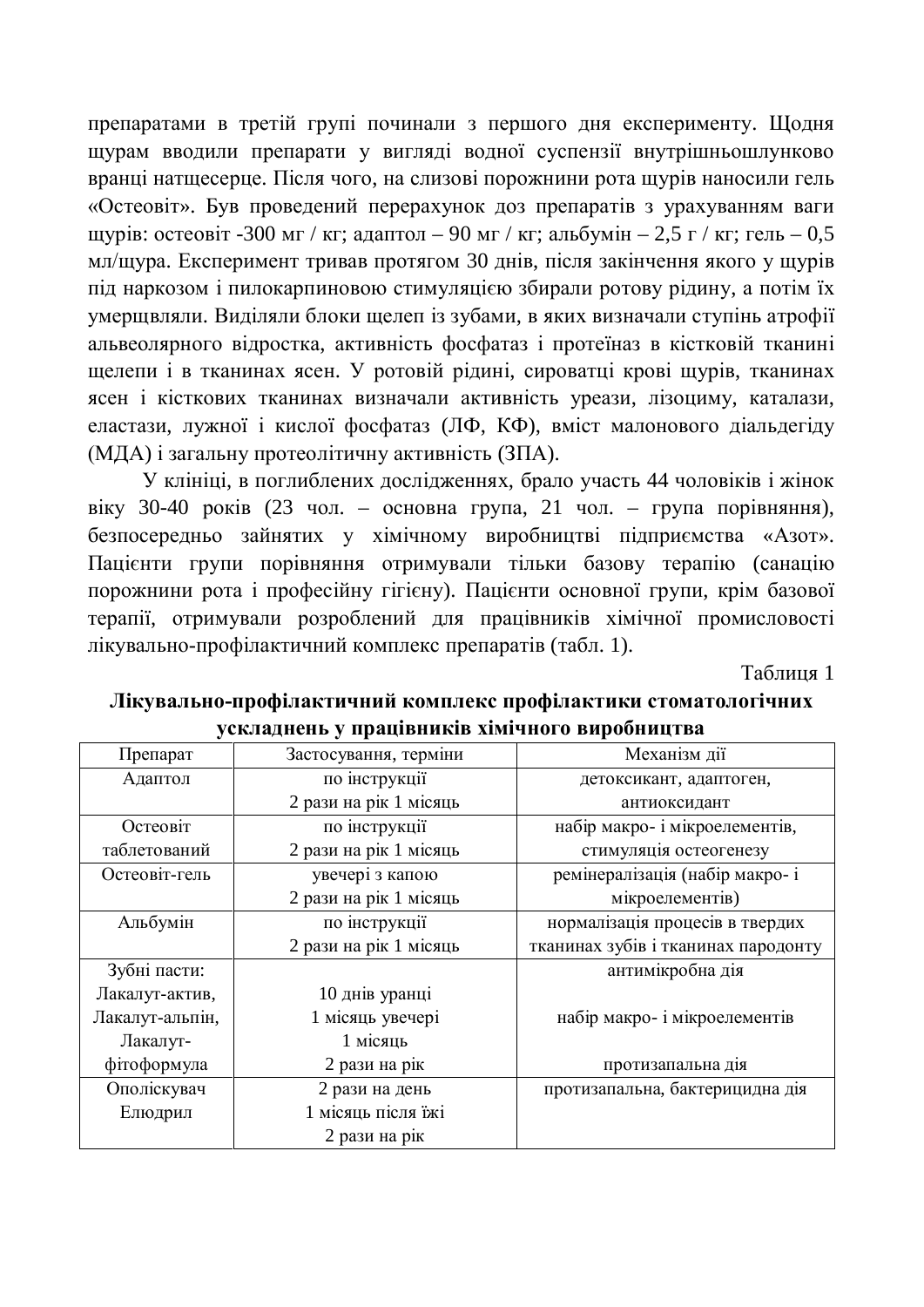При цьому оцінювалися в початковому стані, через 3, 6 і 12 місяців показники твердих тканин зубів, тканин пародонту, рівень гігієни порожнини рота, біохімічні параметри ротової рідини (активність каталази, уреази, лізоциму, ступінь дисбіозу, антиоксидантно-прооксидантний індекс - АПІ), в початковому стані і через 6 місяців в сироватці крові активність амінотрансфераз АСТ, АЛТ, лужної фосфатази, каталази, вміст МДА, індекс AΠI.

Крім того, у пашієнтів основної групи і групи порівняння в процесі лікування визначалися біофізичні та оптичні показники ротової рідини, зарядовий стан клітин букального епітелію, стан мікрокапілярного русла ясен, денситометричні показники кісткового метаболізму.

В експерименті ступінь атрофії альвеолярного відростка у тварин визначали за метолом Ніколаєвої А. В. (Терешина с соавт., 2003). Гомогенати тканин пародонту і кісткових тканин готували на фізіологічному розчині з розрахунку 20 мг сирої тканини на 1 мл розчину. У тканинах ясен тварин визначали активність еластази, каталази, вміст МДА (маркери запалення). У сироватці крові визначали вміст МДА (Стальная И. Д., 1977), активність каталази (Гирин С.В., 1999), АПІ, що характеризує антиоксилантнопрооксидантну систему (Левицький А. П., Почтарь В.М з співавт., 2006). У ротовій рідині визначали активність уреази (маркер мікробного обсіменіння) (Гаврикова Л.М., Сегень И.Т., 1996) і лізоцима (основний антимікробний фактор порожнини рота) (Левицкий А.П., 2005). У кісткових тканинах альвеолярного відростка шурів визначали активність лужної і кислої фосфатаз (Горячковский А.М., 2005), загальну протеолітичну активність і активність еластази (Левицкий А.П., Макаренко О.А с соавт., 2005).

У 10-ти робочих хімічного виробництва брали зішкріб букального епітелію зі слизової щоки, в якому визначали вміст ДНК на спектрофотометрі Nanophotometr, Implen. Алельні варіанти генів Col1A1 (білок матриці кісткової тканини), ММП9 (деградація позаклітинного матриксу), VDR (рецептор вітаміну D), IL-6 G (-174) (метаболізм остеокластів і остеобластів), IL1B СЗ954Т (резорбція кісткової тканини), TNFA (прозапальний цитокін) і генів першої та другої фаз детоксикації – Cyp1A1 A1506G, Cyp3A4, GSTM1 і NAT2 оцінювали методом алельспецифічної полімеразної ланцюгової реакції (ПЛР). Алельні варіанти генів СТR C1377T (остеопороз) виявляли методом ПЛР-ПДРФ. ПЛР проводили на ампліфікаторі BIO-RAD (США) (Dellaporta S.L., 1983).

Денситометричні дослідження проводилися за допомогою денситометра "Sonost 2000" (Корея).

Крім того, проводилася оцінка комплексного зарядового стану клітин букального епітелію (КБЕ) (Деньга О. В., 1997). Клітини букального епітелію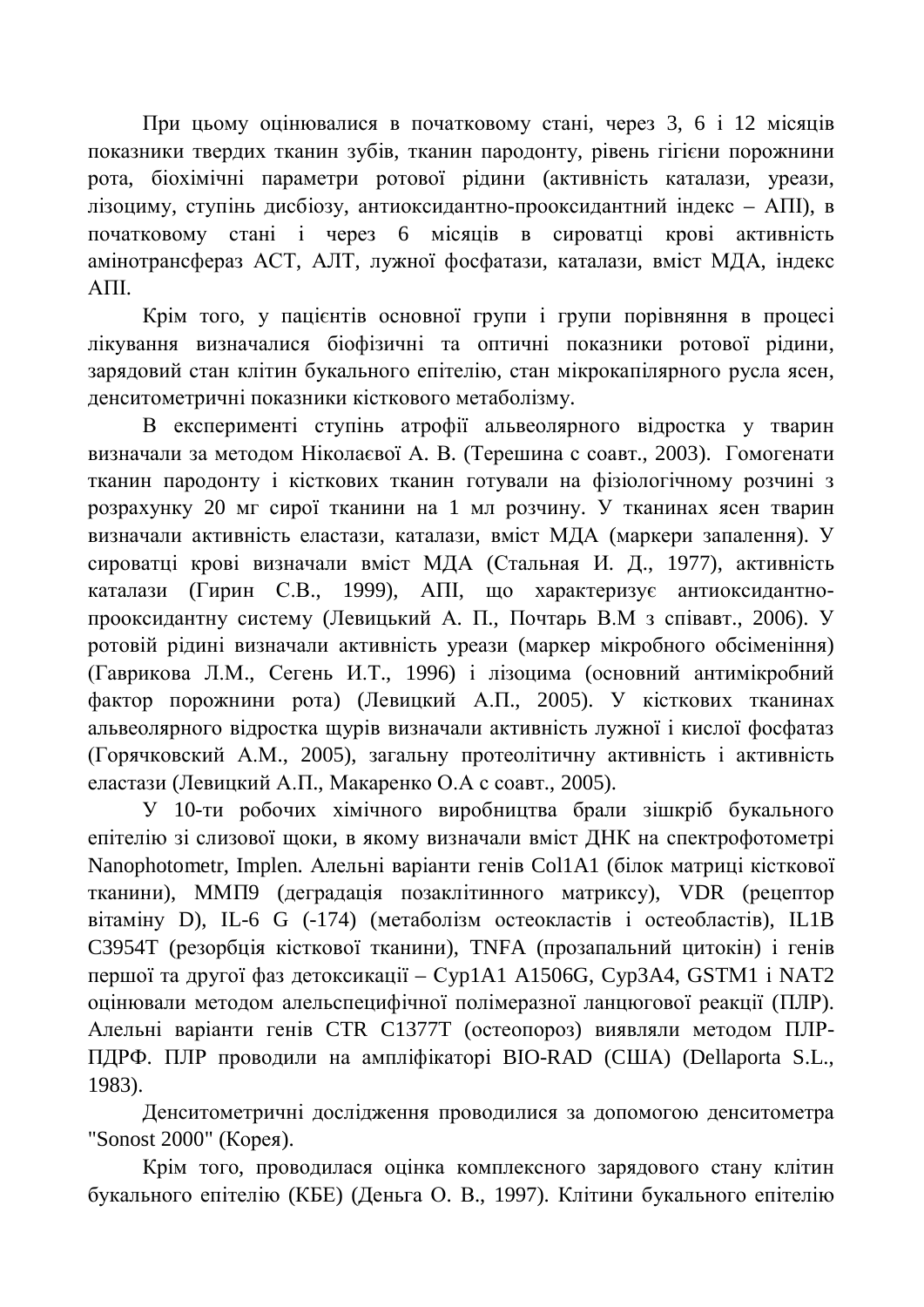бралися натщесерце після полоскання порожнини рота, легким зішкрібом. Препарати готувалися за методикою (Шахбазов В. Г., 1986). Відсоток рухливих в електрофоретичному полі ядер і плазмолем КБЕ оцінювався за допомогою біологічного мікроскопа при збільшенні 480 для 100 непошкоджених клітин в кожному препараті. Амплітуди зміщення в електричному полі ядер і плазмолем клітин оцінювалися за допомогою окулярної лінійки.

Були проведені спектроколориметричні дослідження стану мікрокапілярного русла і бар'єрної проникності ясен (Дєньга О. В. з співавт., 2009; Дєньга О. В. з співавт., 2010).

Всі результати досліджень оброблялися статистично за допомогою комп'ютерної програми STATISTICA 6.1 для оцінки похибок та достовірності результатів. При оцінці статистичних закономірностей тих чи інших вибірок за результатами епідеміологічних обстежень були використані t-критерій Стьюдента (Кобзарь А. И., 2006), інструменти регресійного аналізу  $($ Э. Фёрстер, Б. Рёнц, 1983) і коефіцієнти кореляції Пірсона (Гмурман В. Е., 2004).

Результати дослідження та їх обговорення. Стан порожнини рота у робітників заводу «Азот» (м. Черкаси) свідчив про високу частоту виникнення у них основних стоматологічних захворювань. Інтенсивність ураження зубів карієсом, що оцінювалася за індексами КПВз і КПВп, з віком збільшувалася – від 12,4 в групі 20-40 років до 15,3 в групі старше 40 років. У структурі індексу КПВп каріозні зуби становили по групі 20-40-річних 14,9 %, запломбовані зуби – 70,2 %, а видалені – 14,9 %. У структурі каріозних порожнин ускладнені форми карієсу становили 17,1 %. Подібна структура в індексі КПВп відзначена  $\overline{i}$  у вікової групи старше 40 років. Так, каріозні зуби становили 10 %, запломбовані – 74% і видалені – 16 %. При цьому в структурі каріозних зубів ускладнені форми карієсу склали 19,5 %.

В середньому по заводу у обстежених 20-60-річних чоловіків і жінок інтенсивність ураження карієсом зубів склала 14,3 зуба, що корелює з даними по заводам металургійного та хімічного виробництва України. Індекс КПВп склав 15,12 зуба на одного обстеженого. Очевидно, що рівень надання стоматологічної допомоги на підприємстві задовільний, тому запломбовані зуби в структурі КПВп склали 72,88 %, видалені зуби – 15,5 %, а каріозні – лише 11,6%. Однак 18,4 % каріозних зубів потребували ендодонтичного лікування.

Стан гігієни порожнини рота у працівників хімічного виробництва з віком достовірно не змінювався. Рівень гігієни порожнини рота у 59,5 % випадків був задовільним і у 9,5 % випадків – поганим.

Стан тканин пародонту у робітників заводу «Азот» у віковій групі 20-40 років мав гендерні особливості – індекс Рагта був вищий у 2 рази у чоловіків.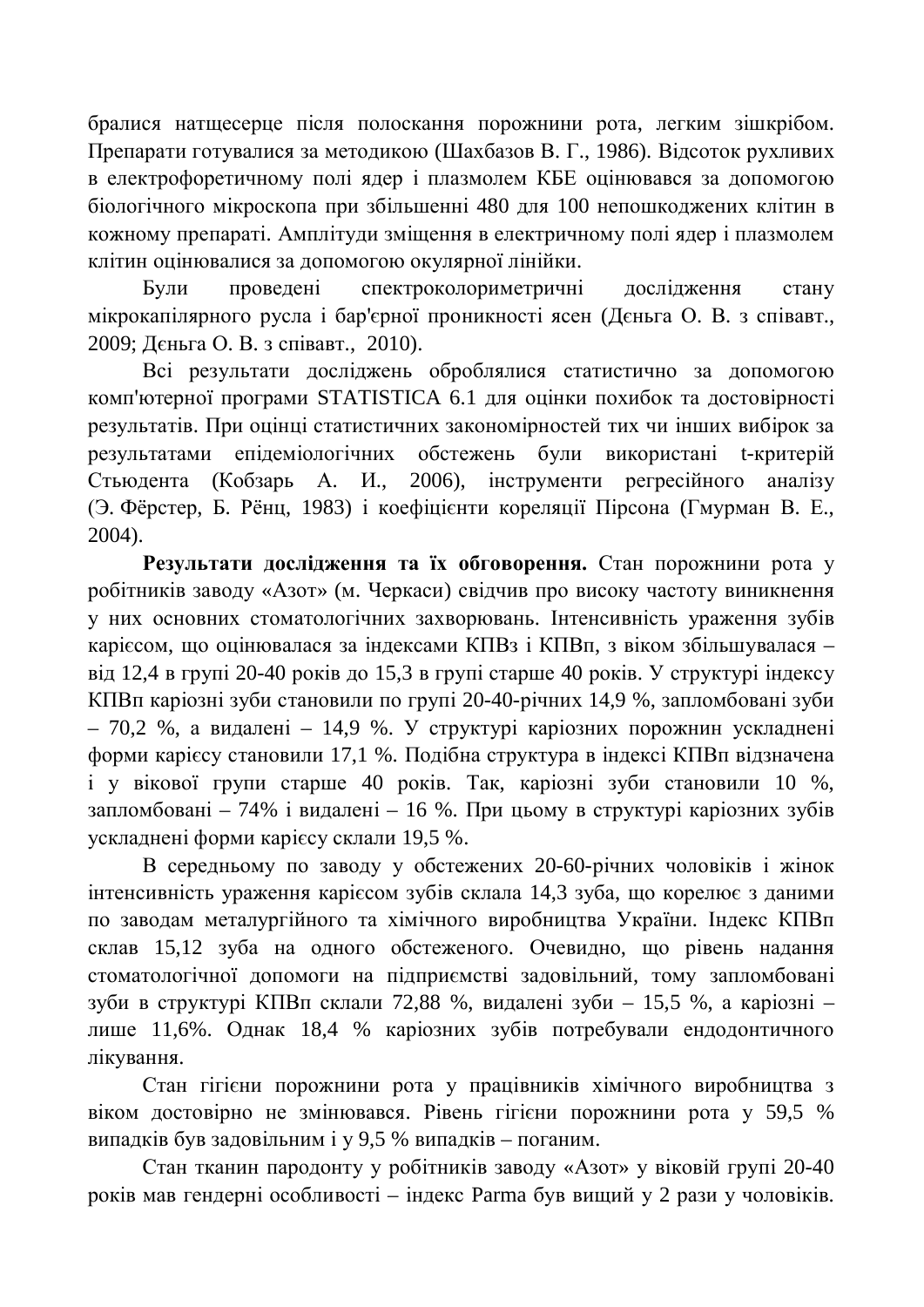Ця ж тенденція відзначена і в індексах «зубний камінь» і «кровоточивість», що пов'язано, мабуть, з більш чіткою мотивацією жінок до лікування та догляду за порожниною рота.

Анкетування по гігієні порожнини рота і харчуванню показало, що 100 % оглянутих жінок проводили регулярну гігієну порожнини рота, у 87,8 % випадків чистили зуби 2 рази на день, а у 12,2 % – 1 раз на добу. У чоловіків лише 44,4 % регулярно чистили зуби, 22,2 % це робили нерегулярно, а 33,4 % – не чистили зуби взагалі. Результати анкетування свідчать про необхідність проведення первинної профілактики у робітників заводу, залучення гігієніста зубного для професійної гігієни, контрольованого чищення зубів і бесід про раціональне харчування.

Проведені денситометричні дослідження стану кісткового метаболізму у робітників хімічного виробництва «Азот» свідчать про погіршення з віком (з тривалістю роботи) основних показників стану кісткових тканин. Швидкість поширення ультразвукової хвилі (SOS), яка характеризує загальну мінералізацію кістки, до 50 років зменшувався в середньому на 29 м/с, тобто всього на 2 %. У той же час, індекс BUA, що характеризує архітектоніку кістки, зменшувався на 28 %, а індекс якості кістки ВОІ – на 21 %. Отримані дані свідчать про погіршення з зростанням тривалості роботи в хімічному виробництві (з віком) у першу чергу структури кісткової тканини, що зазвичай спостерігається при остеопенії і остеопорозі. Подібні зміни денситометричних показників кісткової тканини для відповідного віку в середньому по Україні значно менше

Для порівняння була проведена оцінка стоматологічного статусу студентів 18-20-років медичного коледжу м Черкаси, яка показала що індекси КПВз і КПВп склали відповідно 6,52 і 6,88 зуба по групі. Структура ураження була іншою, ніж у робітників заводу – 41% становили незапломбовані каріозні зуби, 55,5 % було запломбованих зубів і видалені зуби становили 3,5 %, 2,1 % зубів потребували ендодонтичного лікування. У 72 % студентів був незадовільний рівень гігієни порожнини рота. Індекс РМА, % у них був удвічі нижче, ніж у робітників заводу віку 20-40 років, індекс кровоточивості був у 2,34 рази нижче, показник проби Шилера-Писар $\epsilon$ ва – в 1,3 рази, індекс зубного каменю – в 1,89 рази, а наявність патологічного карману – в 19,3 разів менше. Але наведені показники були гірші, ніж в середньому по Україні для даного віку, що свідчить про вплив хімічного виробництва на екосистему даного району.

Був проведений статистичний аналіз стану тканин пародонта і денситометричних показників у разі наявності остеопенії, остеопорозу і норми для робітників вікових груп «30-40 років», «40-50 років», «50-60 років». Стан тканин пародонту при наявності остеопенії та остеопорозу з віком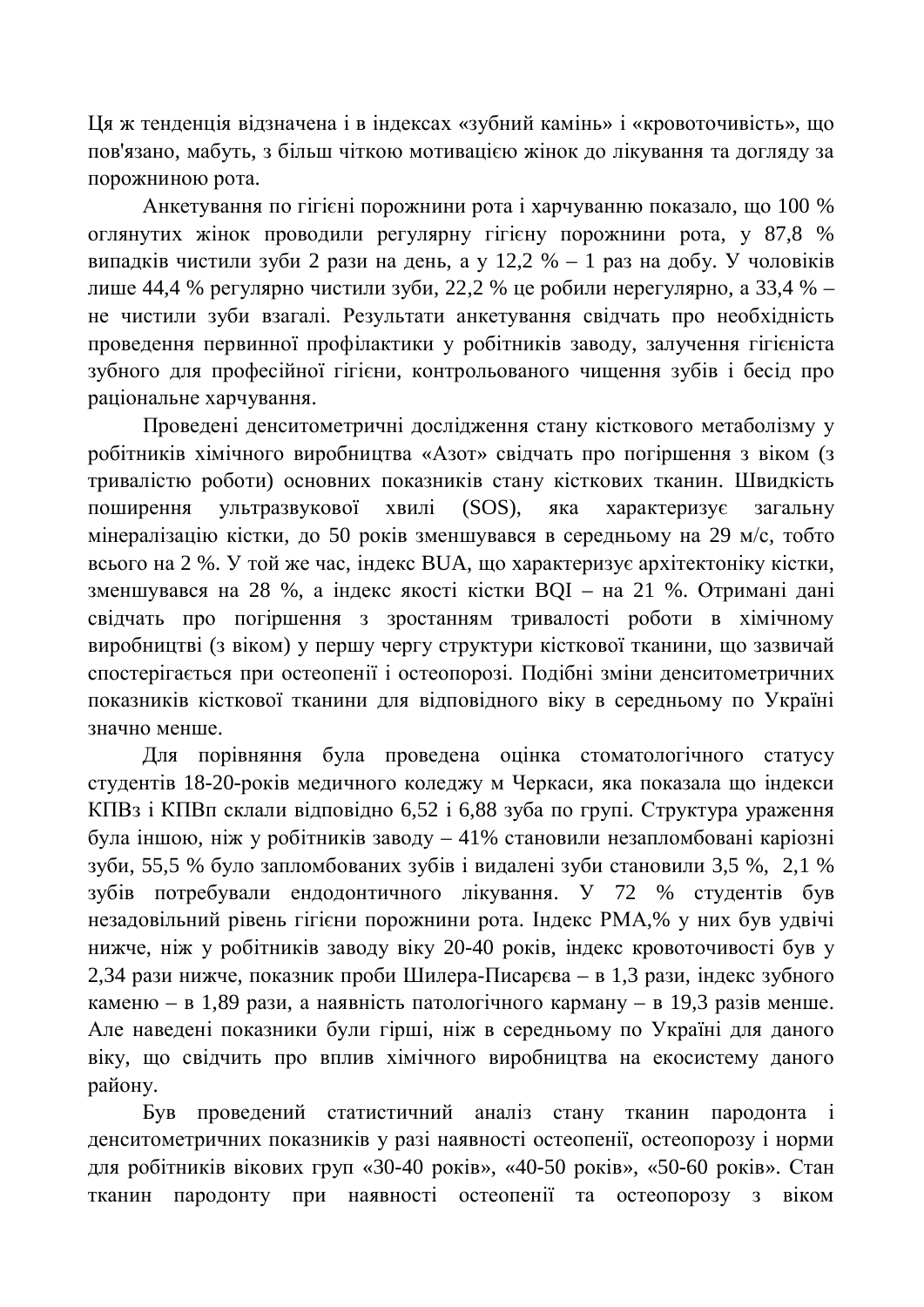погіршувався швидше, ніж у випадку норми. Для всіх вікових груп показник SOS, BUA і BQI був найвищим у групі «норма» і найнижчим в групі «остеопороз».

Проведений кореляційний аналіз стоматологічного статусу і біохімічних показників ротової рідини показав наявність високої кореляції біохімічних і пародонтологічних параметрів (рис. 1). Так спостерігалася негативна кореляція (відхилення великої вісі еліпса від вертикалі вліво) активності лізоциму з  $\overline{H}$ ндексами РМА % і зубного каменю (на рівні 0,5), а також активності лізоциму з показниками проби Шилера-Писарєва (на рівні 0,8). Зубний камінь мав сильний позитивний зв'язок (відхилення великої вісі еліпса від вертикалі вправо) з уреазою (на рівні 0,9), а еластаза – з пробою Шилера-Писарєва і зубним каменем (на рівні 0,8 і 0,6 відповідно). Каталаза мала негативну кореляцію з показниками РМА і проби Шилера-Писарєва (на рівні 0,7 і 0,8 відповідно).



Рис. 1. Діаграма кореляцій між показниками стоматологічного статусу і біохімічними параметрами ротової рідини робітників хімічного виробництва

З огляду на можливу роль генетичних факторів у розвитку стоматологічної патології у робітників в процесі виробничої діяльності було проведено вивчення поліморфізму генів, що контролюють активність різних ферментів. З метою створення детоксикаційного блоку генетичного паспорту у робітників хімічного виробництва були вивчені функціонально-значущі поліморфізми гена першої фази детоксикації (СҮР1А1) і поліморфізми генів другої фази детоксикації (аріламін-М-ацетилтрансферази 2 NAT2, гена глутатіон-S-Трансферази), суперсімейство генів цитохромів С-450 (СҮР) (фаза I) і глутатіон-8-трансфераз (GST), що грають ключову роль у процесах біотрансформації.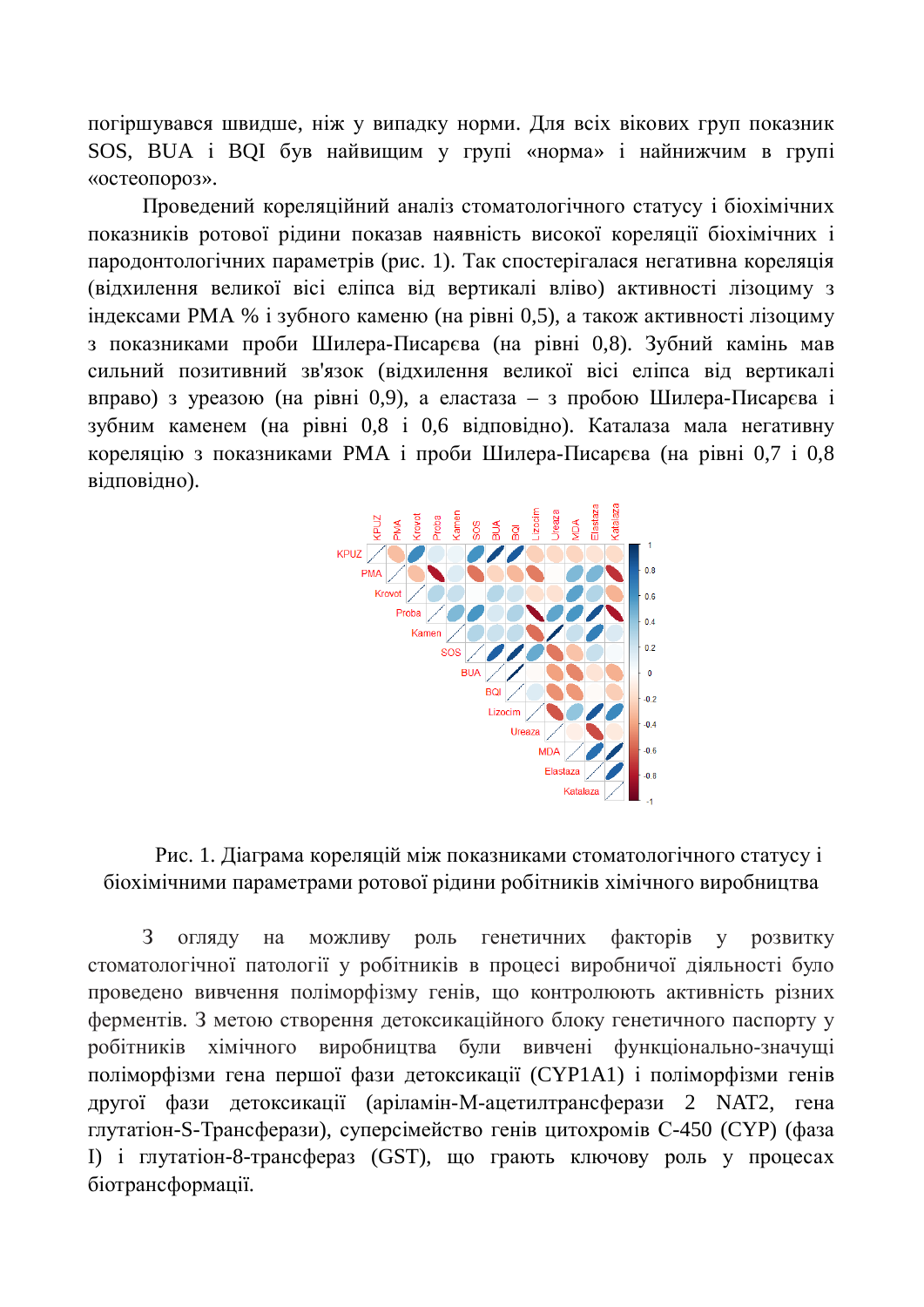Аналіз розподілу генотипів поліморфного локусу А1506G гена СҮР1А1 у досліджуваній вибірці показав наявність нормального генотипу у половини робітників. В іншої половини робочих досліджуваний локус був представлений гетерозиготною формою AG.

Процес біотрансформації ксенобіотиків включає в себе дві послідовні фази. Ключову роль у другій фазі біотрансформації ксенобіотиків грають глутатіон-S-трансферази (GST). У досліджуваній групі робітників було вивчено **розполіл делеційного поліморфізму гена глутатіонтрансферази GSTM1.** Дослідження показало, що у 70 % випадків переважає функціонально повноцінний алель гена глутатіон S-трансферази М1, а 30 % робітників були носіями делеційної форми гена GSTM1, що приводить до інактивації ферменту.

Крім того, були вивчені функціонально-значущі поліморфізми генів  $CollAI$  Sp1 G > T, VDR T352C, CTR (CALCR) C1377T, що входять до генної мережі метаболізму кісткової тканини. 60 % робітників у досліджуваній вибірці мали нормальні алелі GG (або SS) гена колагену Col1A1 і 40 % – гетерозиготи  $GT$  (a<sub>60</sub> S<sub>s</sub>).

Алельні варіанти поліморфізму гена VDR в даному дослідженні були представлені у 50 % ТТ (норма), у 25 % СС (мутантні) і у 25 % – ТС (гетерозиготи).

Алельні варіанти функціонального поліморфізму гена CR (кальцитонін – гормон щитовидної залози, який регулює обмін кальцію) були представлені у 30 % мутантними і у 70 % – гетерозиготами.

У досліджуваній групі робітників був виявлений також гетерозиготний поліморфізм гена ММР1, що призводить до підвищеного розщеплення білків міжклітинного матриксу і, як наслідок, до деструкції тканин підтримуючого апарату зуба.

Вивчення функціонально-значущих поліморфізмів генів Ш1ВС3954Т, TNF G (-308A (rs1800629), IL-6 G (-174) С показало, що цитокін фактор некрозу пухлин-альфа (TNF-α) -308G/A в даній вибірці робітників не проявив поліморфізму. У той час, як інтерлейкін-1 (IL-1B) мав значний поліморфізм – 86 % становили мутантні гомозиготи, а гетерозиготи – 14 %.

В експерименті на тваринах було показано, що регулярне споживання щурами надлишку перекисів ліпідів протягом місяця привело в яснах: до збільшення активності лейкоцитарної еластази у 1,38 рази (р<0,001), що свідчить про інтенсифікацію процесів запалення і деструкції білкових молекул в тканинах; зниженню на 26,1 % ( $p<0,01$ ) активності одного з основних антиоксидантних ферментів каталази, що свідчить про виснаження антиоксидантного захисту; інтенсифікації ПОЛ, про що свідчило достовірне збільшення вмісту МДА (p<0,01).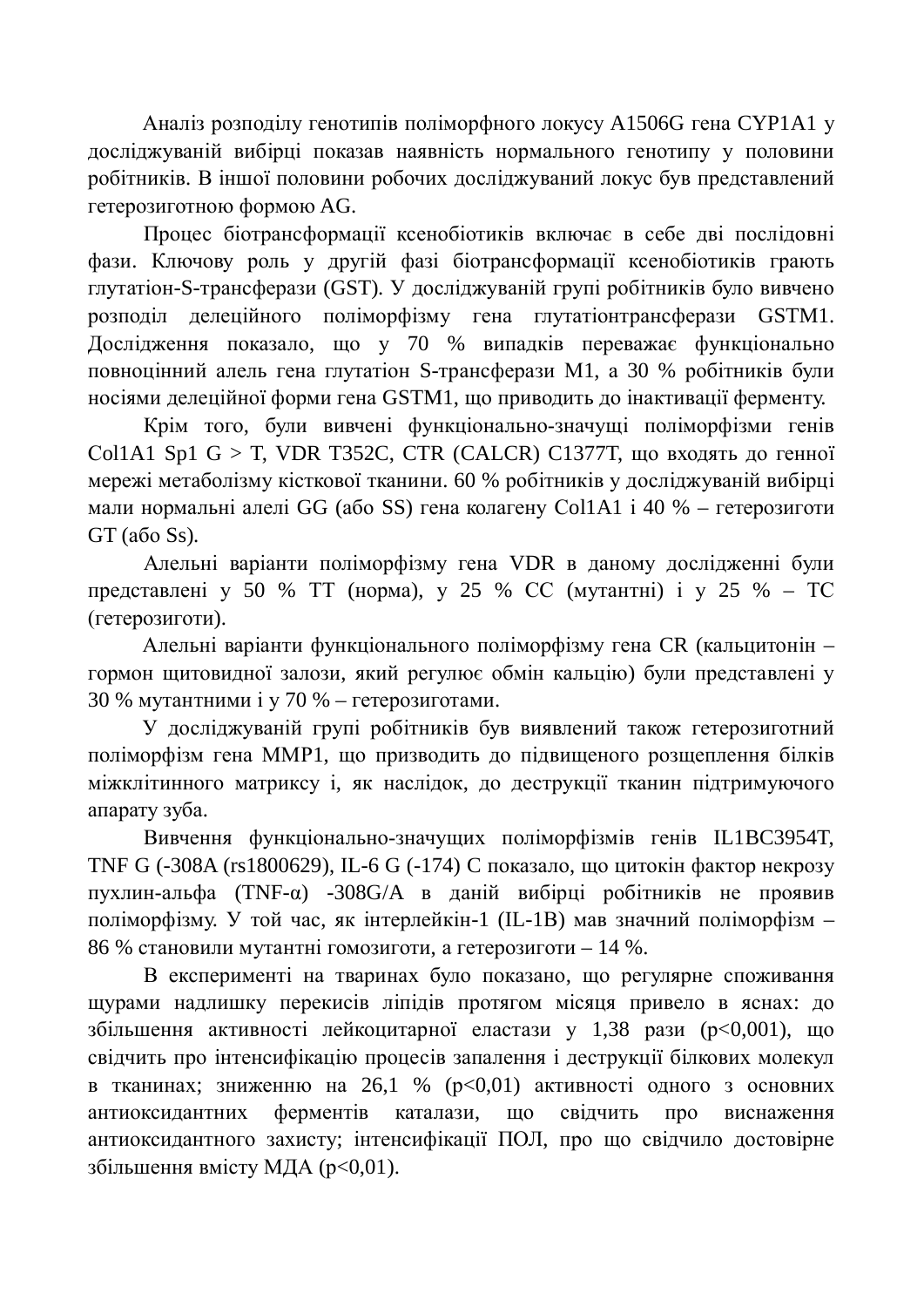У сироватці крові тварин при цьому спостерігалися: зростання вмісту МДА з 1,27  $\pm$  0,10 до 2,03  $\pm$  0,14 мкмоль/л (p<0,001); достовірне зниження активності каталази з 0,28 до 0,19 мкат/л; дворазове зниження індексу АПІ.

У ротовій рідині тварин при моделюванні пародонтиту спостерігалося: збільшення активності уреази, отже і мікробного обсіменіння в порожнині рота (р<0,001); зниження активності лізоциму, одного з основних антимікробних  $\phi$ акторів порожнини рота (р<0,01).

Крім того шоленне споживання шурами наллишку перекисів ліпілів сприяло достовірному збільшенню ступеня атрофії альвеолярного відростка (p<0,01). Біохімічний аналіз кісткової тканини щелеп експериментальних тварин встановив при цьому достовірне зниження активності ЛФ на 25,5%  $(p<0.05)$  з одночасним підвищенням активності КФ ( $p<0.005$ ). Також спостерігалося збільшення на 51,5% ЗПА ( $p<0.001$ ) і підвищення на 54,3% активності найбільш деструктивного протеолітичного ферменту еластази (p<0,01), що свідчить про посилення деградації білкової матриці кісткової тканини.

Введення профілактичних препаратів і нанесення на тканини порожнини рота гелів у щурів 3-ї групи приводило в яснах: до попередження підвищення активності еластази (p>0,1 і p<sub>1</sub><0,05), зниження активності каталази (p>0,1 і  $p_1$ <0,005), що свідчить про запобігання метаболічних порушень в яснах.

Застосування лікувально-профілактичного комплексу привело в 3 групі щурів в сироватці крові: до зниження вмісту МДА до нормального рівня (р>0,1  $\mu_1$   $p_1$ <0,004); підвищенню активності каталази ( $p_1$ <0,05); підвищенню індексу A $\Pi$ I $(p_1 < 0.01)$ .

У ротовій рідині у тварин основної групи введення профілактичного комплексу призвело також до збільшення активності лізоциму, що наближався до значень у інтактних тварин ( $p=0,05$ ).

Комплексна профілактика призвела до нормалізації метаболічних процесів і у кісткових тканинах щурів: до зниження ступеня атрофії альвеолярного відростка, значення якої не мали достовірних відмінностей з відповідним показником в інтактній групі (р>0,05 і р<sub>1</sub>>0,05); запобіганню в кістковій тканині щелеп зниження активності ЛФ і КФ (p>0,1 і p<sub>1</sub><0,05), пілвишенню ЗПА і активності еластази.

Таким чином, регулярне застосування запропонованого лікувальнопрофілактичного комплексу сприяло нормалізації біохімічних показників в тканинах ясен щурів, що характеризують рівень запалення і стан антиоксидантної-прооксидантної системи, запобігало зниженню антимікробного захисту і зростанню патогенної мікрофлори в порожнині рота.

У клінічних дослідженнях в основній групі робітників хімічного виробництва показана висока карієспрофілактична ефективність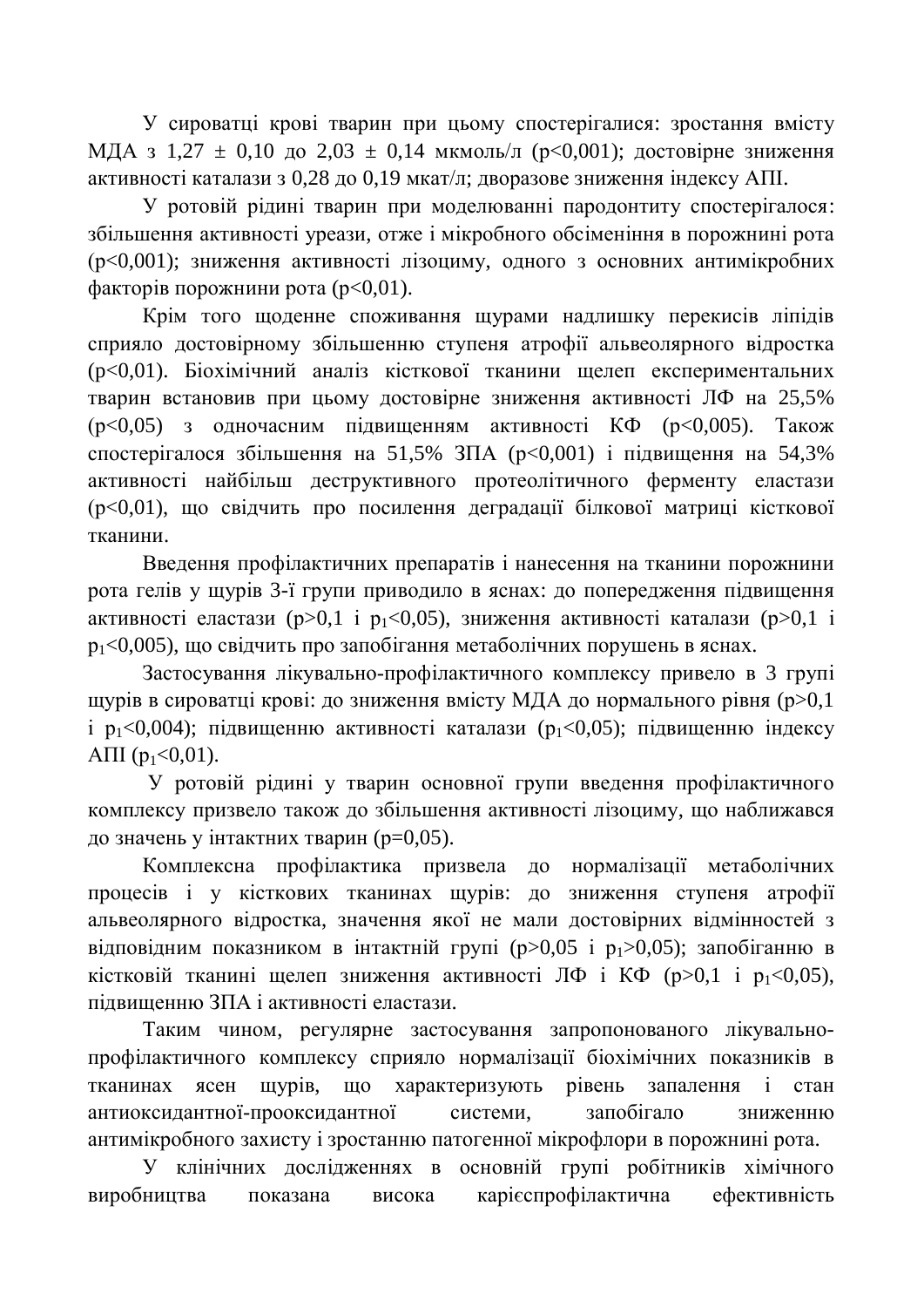запропонованого комплексу за 2 роки спостережень (28,05 %). У динаміці спостереження індекс Mulleman в основній групі зменшився на 63 % на відміну від групи порівняння (16,1 %). Поширеність симптому запалення (РМА,%) в основній групі в динаміці спостереження зменшилася на 69,4 % на відміну від групи порівняння (15,1 %). Незважаючи на те, що в обох групах регулярно проводилася професійна гігієна порожнини рота, в основній групі індекс Silness-Loe зменшився на 55,6 %, що в 2 рази більше, ніж у групі порівняння  $(22,4\%)$ .

Біохімічні показники ротової рідини і крові робітників хімічного виробництва показали, що системне застосування комплексної лікувальнопрофілактичної терапії дозволило: достовірно збільшити активність каталази  $(p_1 < 0.05)$ , через 6 місяців цей показник в 2,3 рази перевищував вихідні значення  $i$  через 12 місяців – майже в 2 рази був више вихілного рівня і значення у групі порівняння; підвищити майже в 5 разів індекс АПІ і знизити вміст МДА, що свідчить про виражену антиоксидантну дію запропонованого лікувальнопрофілактичного комплексу; знизити активність уреази у 2,74 рази (р<0,02 і  $p_1$ <0,001), а через 6 і 12 місяців досліджуваний показник істотно відрізнявся від вихідних і від відповідних значень у групі порівняння  $(p<0,001$  і  $p_1<0,001$ -0,004); підвищити активність лізоциму в ротовій рідині в основній групі робітників на 120 % ( $p_1 < 0.001$ ), у той час як у групі порівняння вона збільшилася на 41,5 %.

Індекс ступеню дисбіозу (СД) у пацієнтів перевищував більш ніж в 4 рази нормальні значення (1 за відсутності стоматологічної патології). Після першого курсу профілактики в основній групі робітників індекс СД зменшився в 3,4 рази, а через 6 і 12 місяців був близький до норми.

Найважливішим показником ступеня запалення прийнято вважати активність еластази – фермент, основним джерелом якого в ротовій порожнині є сегментоядерні нейтрофіли. Проведення курсу лікувально-профілактичних заходів знизило активність еластази на 66,5 % ( $p_1$ <0,001), яка залишалася достовірно нижчою в порівнянні з групою порівняння і вихідним станом  $(p<0,001 \text{ i } p_1 < 0,001).$ 

Розвиток запалення в порожнині рота, як правило, супроводжується різким збільшенням активності в ротовій рідині КФ за рахунок порушення цілісності мембран клітин тканин, яку в основній групі вдалося знизити в 2,4 рази ( $p_1 \leq 0.001$ ) і яка зберігалася на цьому рівні через 6, 12 місяців.

Біохімічні дослідження в сироватці крові печінкових маркерів показали зниження в основній групі АСТ на 48,8 % ( $p_1 < 0.02$ ), АЛТ – на 51,3 % ( $p_1 < 0.001$ ),  $J$ Ф – на 71,4 % ( $p_1$ <0,001), що свідчить про виражену гепатопротекторну дію досліджуваного лікувально-профілактичного комплексу на фоні впливу несприятливих виробничих факторів. При цьому спостерігалося підвищення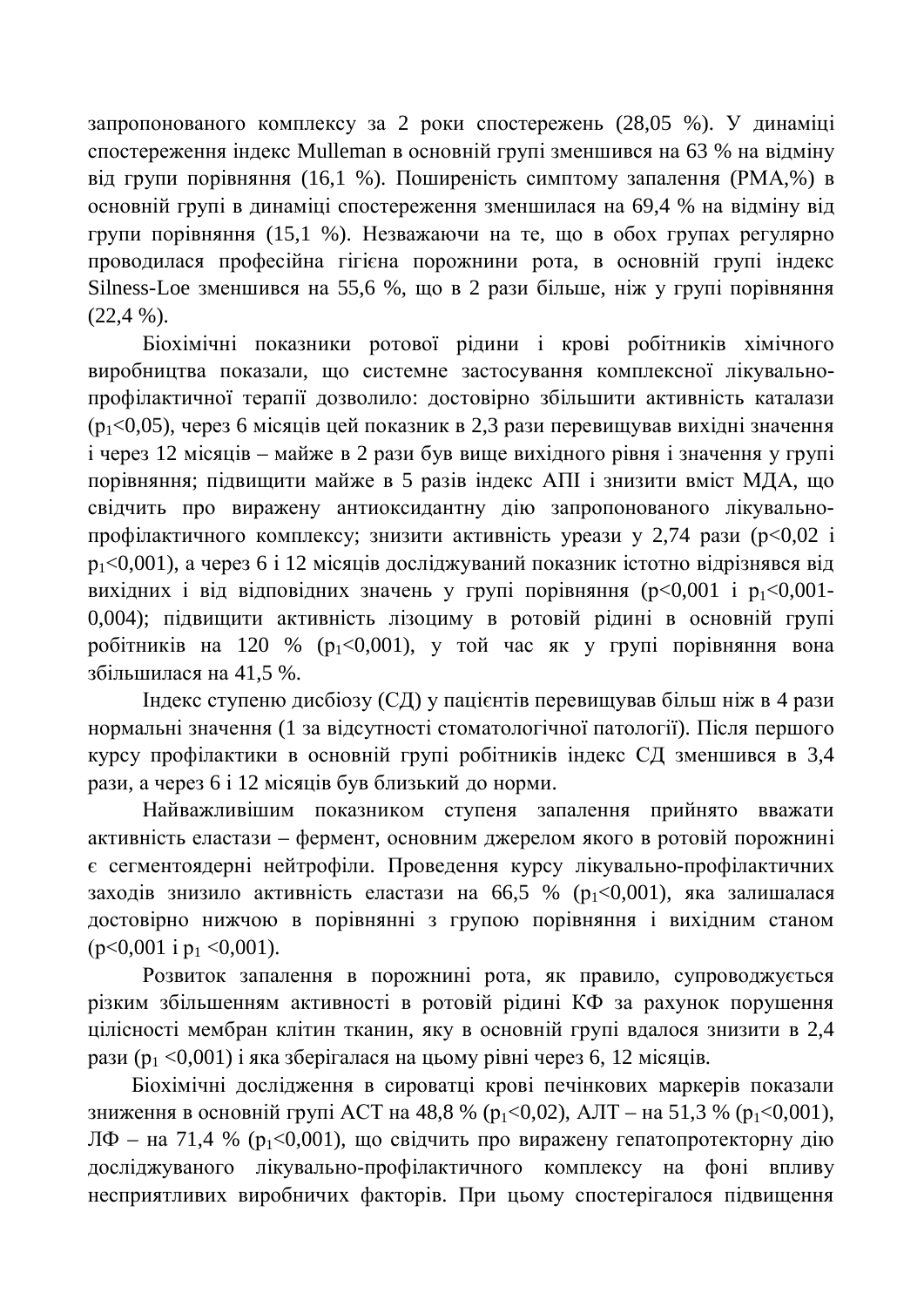активності каталази ( $p_1 < 0.01$ ), зниження рівня МДА ( $p_1 < 0.01$ ) і різке збільшення  $\overline{H}$ ндексу АПІ (р<sub>1</sub><0,001), що свідчить також про виражений антиоксидантний ефект комплексу.

Поетапний прийом в основній групі протягом 1 місяця препаратів розробленого профілактичного комплексу привів також до помітного збільшення числа рухливих ядер КБЕ (на 12 %), амплітуди їх електрофоретичного зміщення (у 1,57 рази), амплітуди зміщення плазмолем (у 1,85 разів), а відношення амплітул змішення плазмолем та ядер (Апл/Ая), яке характеризує стан клітинного метаболізму і рівень клітинних адаптаційнокомпенсаторних реакцій, збільшилося в 1.2 рази (Апл/Ая=1,75), що наближалося до фізіологічної норми і призводило до покращення функціонального стану клітин та їх фосфоліпідного шару, при якому клітини працюють з малими втратами енергії і знаходяться в стані з низькою ентропією. що характерно для стану високої неспецифічної резистентності. Як видно з отриманих даних, стан КБЕ близький до нормального фізіологічного в основній групі пацієнтів зберігався на всіх етапах спостереження і достовірно відрізнявся від відповідних показників групи порівняння  $(A\pi\pi/A\pi = 1,27 \pm 0,10)$ .

Проведені в початковому стані спектроколориметричні дослідження реакції мікрокапілярного русла ясен на жувальне навантаження (ЖН) показали, що в більшості випадків у них спостерігалося спазмування капілярного русла на регламентоване ЖН, обумовленого порушенням в даному випадку в його функціональних реакціях. Крім того, спостерігалася досить висока бар'єрна проникність ясен для розчину Шилера-Писарєва (її профарбовуваність). В основній групі робітників завдяки комплексній терапії через 3 місяці спазмування капілярів при жувальному навантаженні практично зникало (у групі порівняння збереглося), що свідчить про нормалізацію функціонального стану мікрокапілярного русла ясен і кровотоку в них. Крім того, в основній групі зменшилася профарбовуваність ясен розчином Ш-П в середньому на 21,5%, що свідчить також про зниження їх бар'єрної проникності для барвника і, отже, для різних мікроорганізмів.

#### ВИСНОВКИ

У дисертаційній роботі представлено рішення актуального завдання стоматології — підвищення ефективності профілактики і лікування основних стоматологічних захворювань у працівників хімічної промисловості за рахунок патогенетично, експериментально і клінічно обґрунтованого комплексу препаратів, що включав детоксиканти, препарати, коригуючі мікробіоценоз, нормалізуючі остеогенез, колагеноутворення, антиоксидантну систему,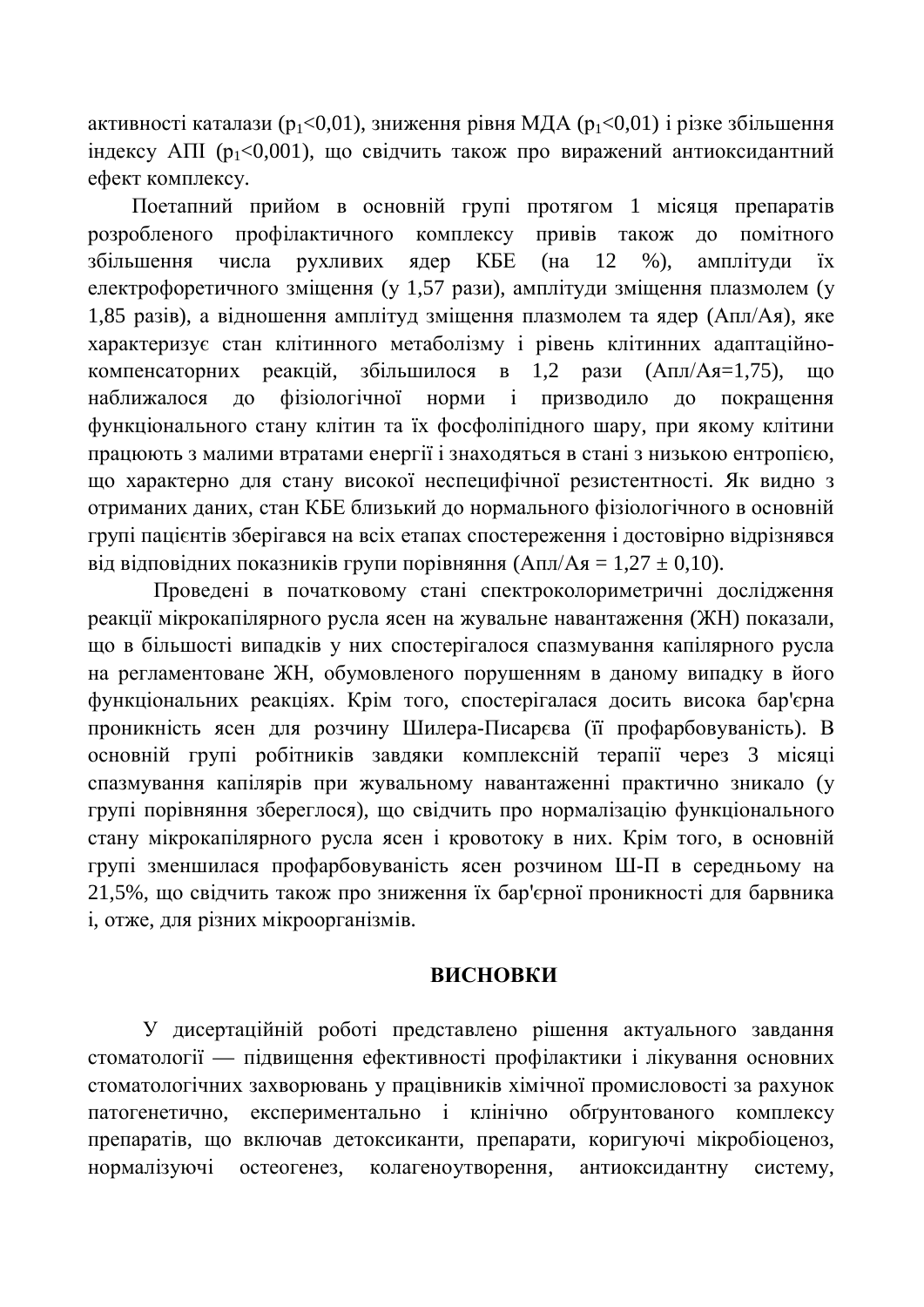адаптаційно-компенсаторні реакції, який використовувався на фоні постійної виробничої інтоксикації організму.

1. Обстеження робітників хімічного виробництва показало наявність у них в структурі індексу КПВп 17,4 % каріозних порожнин, запломбованих зубів – 66,6 % і видалених – 16 %. Інтенсивність карієсу зубів у робітників 20-40 років була в 2 рази вище, ускладнення – в 5,5 разів вище, а показники патологічного карману – в 26 разів вище, ніж в середньому по Україні. При шьому зі зростанням тривалості роботи в хімічному виробництві (з віком) у першу чергу спостерігалося порушення структури кісткової тканини, а не її мінералізація, що має місце при остеопенії і остеопорозі.

2. Проведені молекулярно-генетичні дослідження на клітинах букального епітелію робітників показали наявність 100 % порушень в генах другої фази детоксикації NAT2 (C481T) і гена CTR (C1377T), що входить до генної мережі метаболізму кісткової тканини, які необхідно враховувати при розробці лікувально-профілактичних заходів.

3. В експерименті на щурах, в умовах надлишкового надходження перекисів ліпідів з їжею, показана висока ефективність лікувальнопрофілактичного комплексу, що складався з адаптогена «Адаптол», комплексу вітамінів і мінералів «Остеовіт», високоякісного білка альбумін мукозоадгезивного геля «Остеовіт», нормалізуючого біохімічні показники в тканинах ясен щурів, що характеризують рівень запалення і стан антиоксидантно-прооксидантної системи (активність еластази 0,040  $\pm$  0,005 мккат/г, активність каталази  $6.48 \pm 0.27$  мкат/кг, вміст малонового діальдегіду  $13.85 \pm 1.07$  MMOJIb/KF) i b cupobatui kpobi (bmict M*IIA*  $1.46 \pm 0.12$  MKMOJIb/J, активність каталази  $0.25 \pm 0.02$  мкат/л, індекс АПІ 1,71), запобігаючого зниженню антимікробного захисту і зростанню патогенної мікрофлори в ротовій рідині (активність уреази 0,056  $\pm$  0,007 мк-кат/л, активність лізоциму  $14 \pm 1$  од/л), ефективно гальмуючого деструктивні процеси в кістковій тканині щелеп (ступінь атрофії альвеолярного відростка 31,8 %).

4. Карієспрофілактична ефективність запропонованого лікувальнопрофілактичного комплексу за 2 роки спостережень в основній групі робочих склала 28,05 %, індекс Mulleman при цьому зменшився на 63 % (16,1 % у групі порівняння), поширеність симптому запалення (РМА,%) зменшилася на 69,4 % (у групі порівняння на 15,1 %), а індекс Silness-Loe зменшився на 55,6 %, що в 2 рази більше, ніж у групі порівняння (22,4 %).

5. Застосування розробленого лікувально-профілактичного комплексу достовірно призводило в ротовій рідині через 3 місяці (що зберігалось і через 12 місяців) до збільшення в 2 рази активності каталази (0,16 ± 0,02 мкат/л), лізоциму (0,125 ± 0,011 од/мл), більш ніж у 3 рази антиоксидантнопрооксидантного індексу (7,62) та зменшення у 2,5 рази вмісту малонового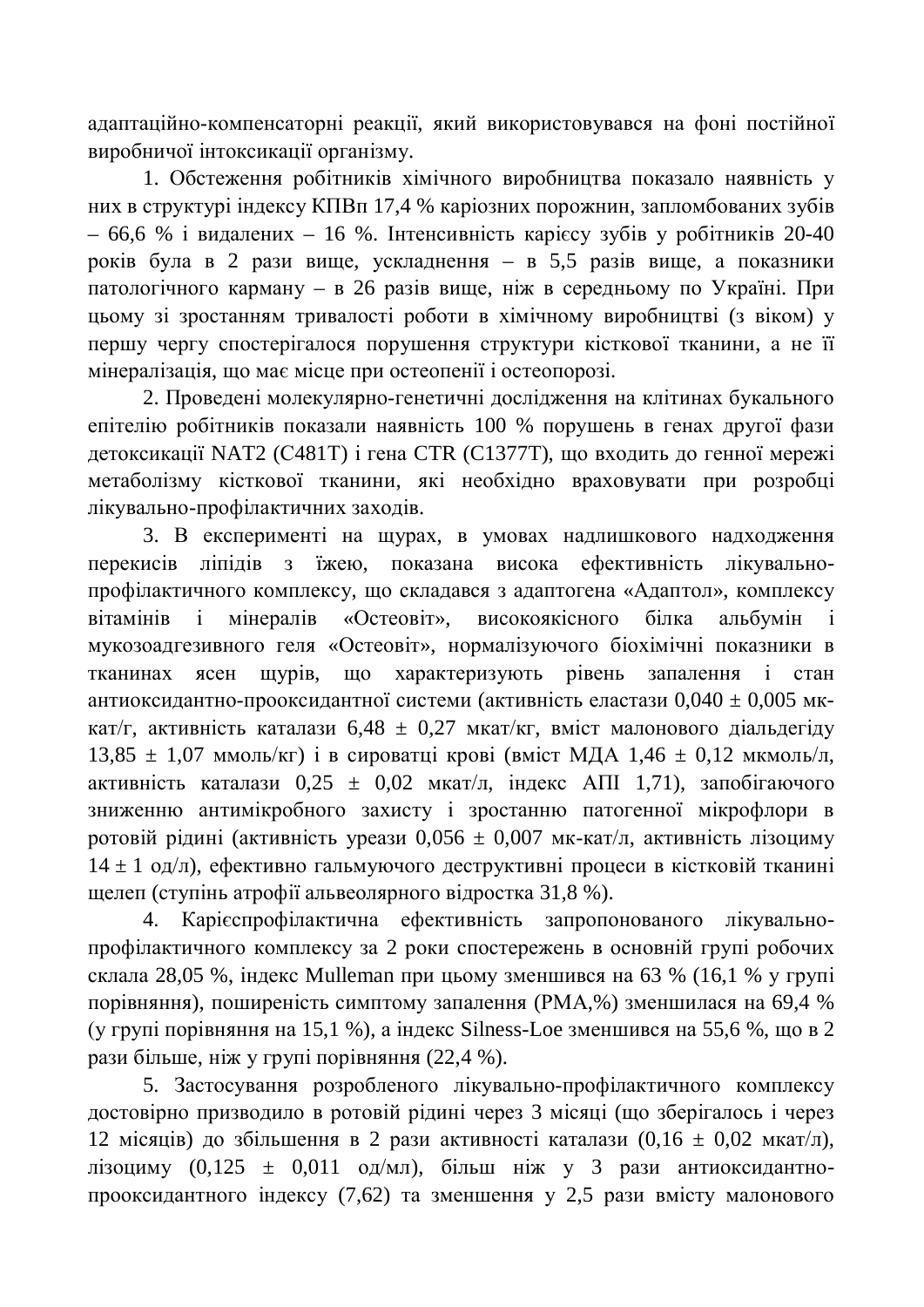діальдегіду (0,21 ± 0,02 мкмоль/л), активності уреази (0,234 ± 0,035 мк-кат/л), в 3 рази ступеня дисбіозу (1,27 ± 0,19), активності еластази (0,53 ± 0,07 мк-кат/л) і в 2,5 рази кислої фосфатази (0,31 ± 0,02 мк-кат/л), що свідчить про виражений антиоксидантний, антимікробний і протизапальний ефект комплексу. У групі порівняння достовірних змін не спостерігалося.

6. У сироватці крові основної групи робітників заводу «Азот» через 6 місяців зменшувалася в 2 рази активність аспартатамінотрансферази і аланінамінотрансферази (0,0369  $\pm$  0,047 мк-кат/л, 0,791  $\pm$  0,087 мк-кат / л відповідно) і більш ніж в 3 рази – активність лужної фосфатази (1,25 ± 0,29 мккат/л), що свідчить про підвищення неспецифічної резистентності та поліпшенні функціональних показників печінки. У групі порівняння відповідні показники змінювалися недостовірно.

7. За 2 роки спостережень в основній групі пацієнтів нормалізувалися метаболічні процеси в клітинах букального епітелію і рівень клітинних адаптаційно-компенсаторних реакцій, про що свідчить збільшення в 1,5 рази не тільки відсотка рухливих ядер клітин букального епітелію (47 %), але і відношення амплітуд зміщення плазмол і ядер (1,75 ± 0,10), що наближається до фізіологічної норми. Крім того, поліпшився функціональний стан мікрокапілярного русла ясен і їх бар'єрний захист від мікробного фактору.

## ПРАКТИЧНІ РЕКОМЕНДАЦІЇ

1. При лікувально-профілактичних заходах у робітників підприємств хімічної промисловості рекомендується в діагностику стоматологічного статусу включати молекулярно-генетичну оцінку по клітинах букального епітелію схильності у них до основних стоматологічних захворюваннях (в першу чергу гени NAT2 (C481T) і CTR (C1377T).

2. Рекомендувати включати в терапевтичний лікувально-профілактичний комплекс для робітників заводів хімічної промисловості адаптогенні, антиоксидантні, детоксікантні і протизапальні препарати, а також набори макро- і мікроелементів для компенсації факторів ризику, пов'язаних з постійною виробничої інтоксикацією.

3. Рекомендувати робочим хімічного виробництва для використання в домашніх умовах зубні пасти серії Лакалут-актив, Лакалут-альпін, Лакалутфітоформула, які надають антимікробну і протизапальні дію.

## СПИСОК ОПУБЛІКОВАНИХ ПРАЦЬ ЗА ТЕМОЮ ДИСЕРТАЦІЇ:

1. Деньга О. В. Распространенность и структура основных стоматологических заболеваний у рабочих химической промышленности / О. В.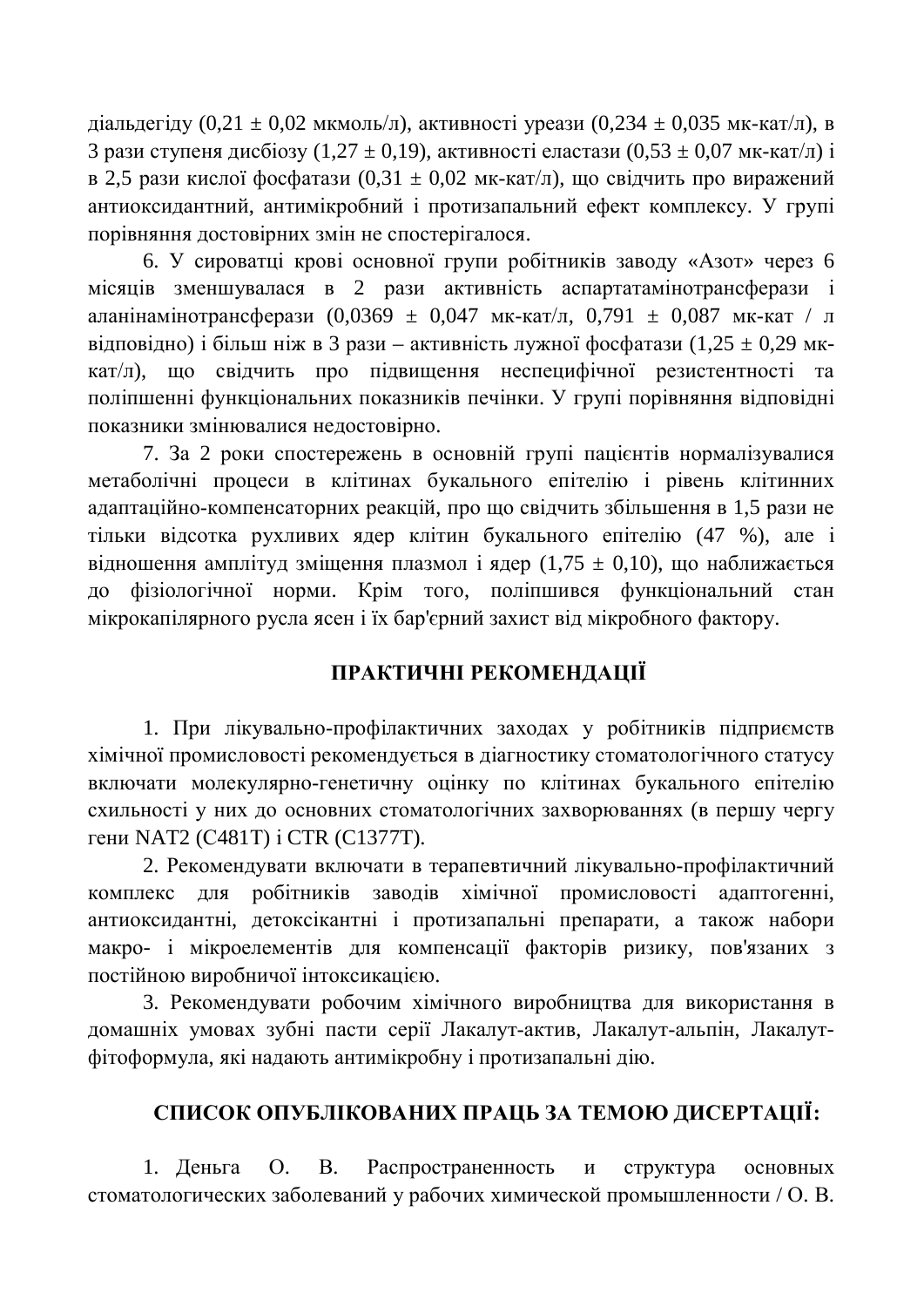Деньга, О. В. Ефремова // Інновації в стоматології − 2014. – № 2. – С. 89–92.

2. Ефремова О. В. Оценка эффективности комплекса профилактики основных стоматологических заболеваний для работников химического производства на животных / О.В. Ефремова, О.А. Макаренко // Клінічна стоматологія. – 2014. – № 4. – С. 29–33.

3. Деньга О. В. Молекулярно-генетическая оценка предрасположенности работников химической промышленности к стоматологическим заболеваниям / О. В. Деньга, О. В. Ефремова, Т.Г. Вербицкая // Інновації в стоматології. – 2014.  $-$  No 4. – C, 56–61.

4. Деньга О.В. Комплексная профилактика и лечение основных стоматологических заболеваний у работников химического производства / О. В. Деньга, О. В. Ефремова, Э. М. Деньга // Вісник стоматології. – 2014. – № 4. – С.  $14-17.$ 

5. Деньга О. В. Биохимические показатели ротовой жидкости и сыворотки крови рабочих химического производства при профилактике основных стоматологических заболеваний / О. В. Деньга, О. В. Ефремова, О.А. Макаренко // Journal of Heath Sciences (Польща). – 2014. – № 12 (4). – С. 115– 120.

6. Ефремова О. В. Эффективность профилактики основных стоматологических заболеваний в условиях современного химического производства / О. В. Ефремова // Фармацевтичні та медичні науки: актуальні питання: міжнар. наук.-практ. конф., м. Дніпропетровськ, 16–17 травня 2014 р. : тези допов. – Дніпропетровськ, 2014. – С. 110–113.

7. Ефремова О. В. Профилактика основных стоматологических заболеваний у работников химической промышленности / О. В. Ефремова // Медичні науки: напрямки та тенденції розвитку в Україні та світі : міжнар. наук.-практ. конф., м. Одеса, 23-24 травня 2014 р. : тези допов. – Одеса, 2014. – C. 67–71.

8. Ефремова О. В. Молекулярно-генетическая оценка предрасположенности работников химической промышленности к основным стоматологическим заболеваниям / О. В. Ефремова // Особливості модернізації предмету досліджень представників медичних наук : міжнар. наук.-практ. конф., м. Київ, 6-7 червня 2014 р. : тези допов. – Київ, 2014. – С. 75–78.

## **RIJIATOHA**

Сфремова О. В. Обґрунтування профілактики основних стоматологічних захворювань у робітників хімічного виробництва **(клініко-експериментальне дослідження).** – Рукопис.

Дисертація на здобуття наукового ступеня кандидата медичних наук за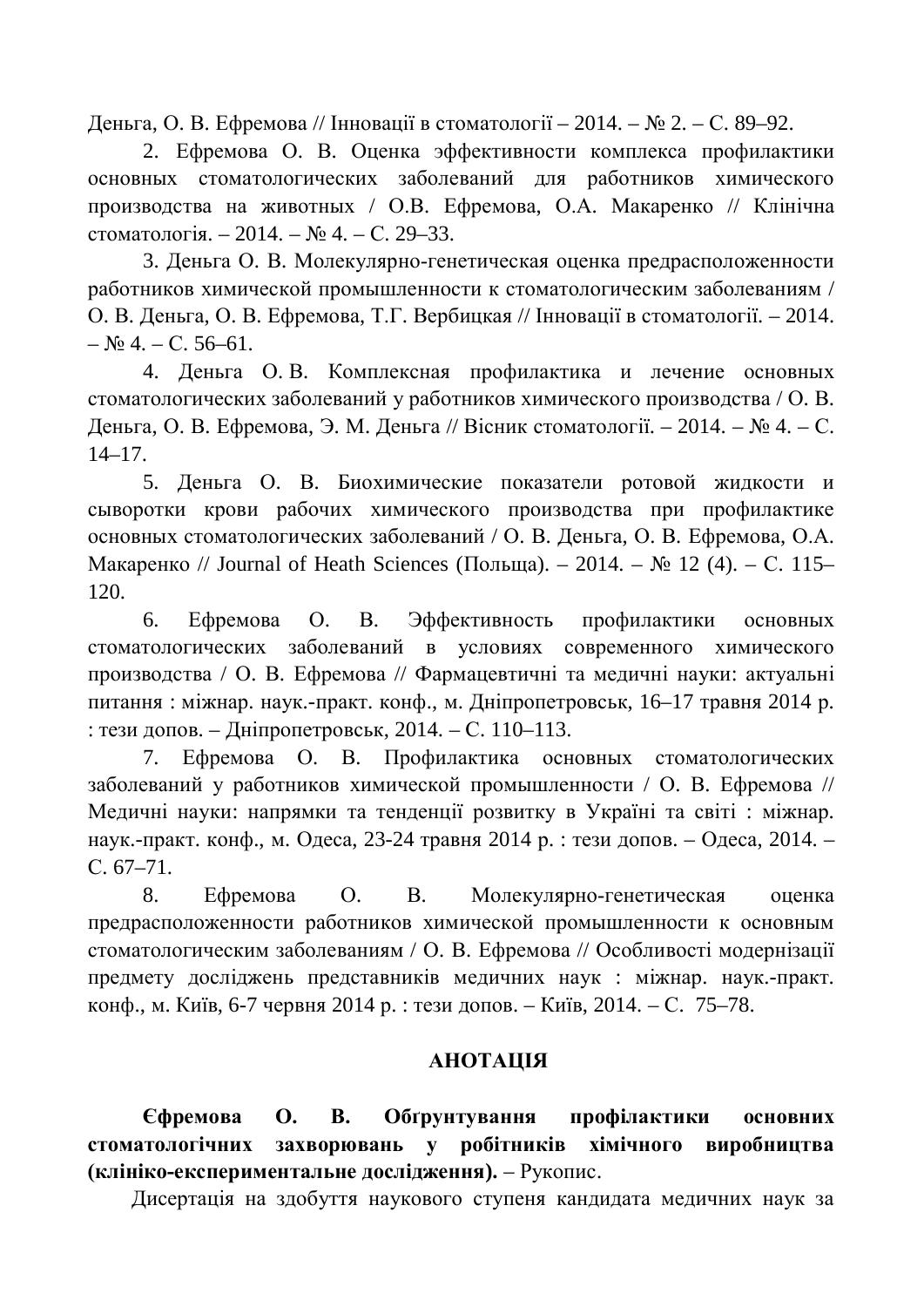спеціальністю 14.01.22 – стоматологія. Державна установа «Інститут стоматології НАМН України», Одеса, 2016.

У обстежених робітників хімічного виробництва інтенсивність карієсу зубів у 20-40 років була в 2 рази вище, ускладнення – в 5,5 разів вище, а показники патологічного карману – в 26 разів вище, ніж в середньому по Україні. З ростом тривалості роботи в хімічному виробництві в першу чергу спостерігалося порушення структури кісткової тканини, а не її мінералізація. Крім того, у них спостерігалися 100 % порушення в генах другої фази детоксикації NAT2 (C481T) і гена CTR (C1377T), що входить до генної мережі метаболізму кісткової тканини, які необхідно враховувати при розробці лікувально-профілактичних заходів.

В експерименті на щурах в умовах надлишкового надходження перекисів ліпідів з їжею показана висока ефективність лікувально-профілактичного комплексу, що складався з адаптогенів, вітамінів, мінералів і високоякісного білка.

Розроблений лікувально-профілактичний комплекс дозволив в основній групі робітників суттєво покращити показники стоматологічного статусу, нормалізувати біохімічні параметри ротової рідини, сироватки крові, зарядовий стан клітин букального епітелію, функціональний стан мікрокапілярного русла ясен і їх бар'єрний захист від мікробного фактора.

Ключові слова: стоматологічний статус, хімічне виробништво, лікувально-профілактичний комплекс.

## **АННОТАЦИЯ**

**Ефремова О.В. Обоснование профилактики основных** стоматологических заболеваний у работников химического производства **(клинико-экспериментальное исследование).** – Рукопись.

Диссертация на соискание научной степени кандидата медицинских наук по специальности 14.01.22 – стоматология. Государственное учреждение «Институт стоматологии НАМН Украины», Одесса, 2015.

Обследование рабочих химического производства показало наличие у них в структуре индекса КПУп 17,4 % кариозных полостей, запломбированных  $3\sqrt{6}$ ов – 66,6 % и удалённых – 16 %. Интенсивность кариеса зубов у рабочих 20-40 лет была в 2 раза выше, осложнение — в 5,5 раз выше, а показатели патологического кармана — в 26 раз выше, чем в среднем по Украине. С ростом продолжительности работы в химическом производстве в первую очередь наблюдалось нарушение структуры костной ткани, а не ее минерализация, имеющая место при остеопении и остеопорозе. Проведенные молекулярно-генетические исследования на клетках буккального эпителия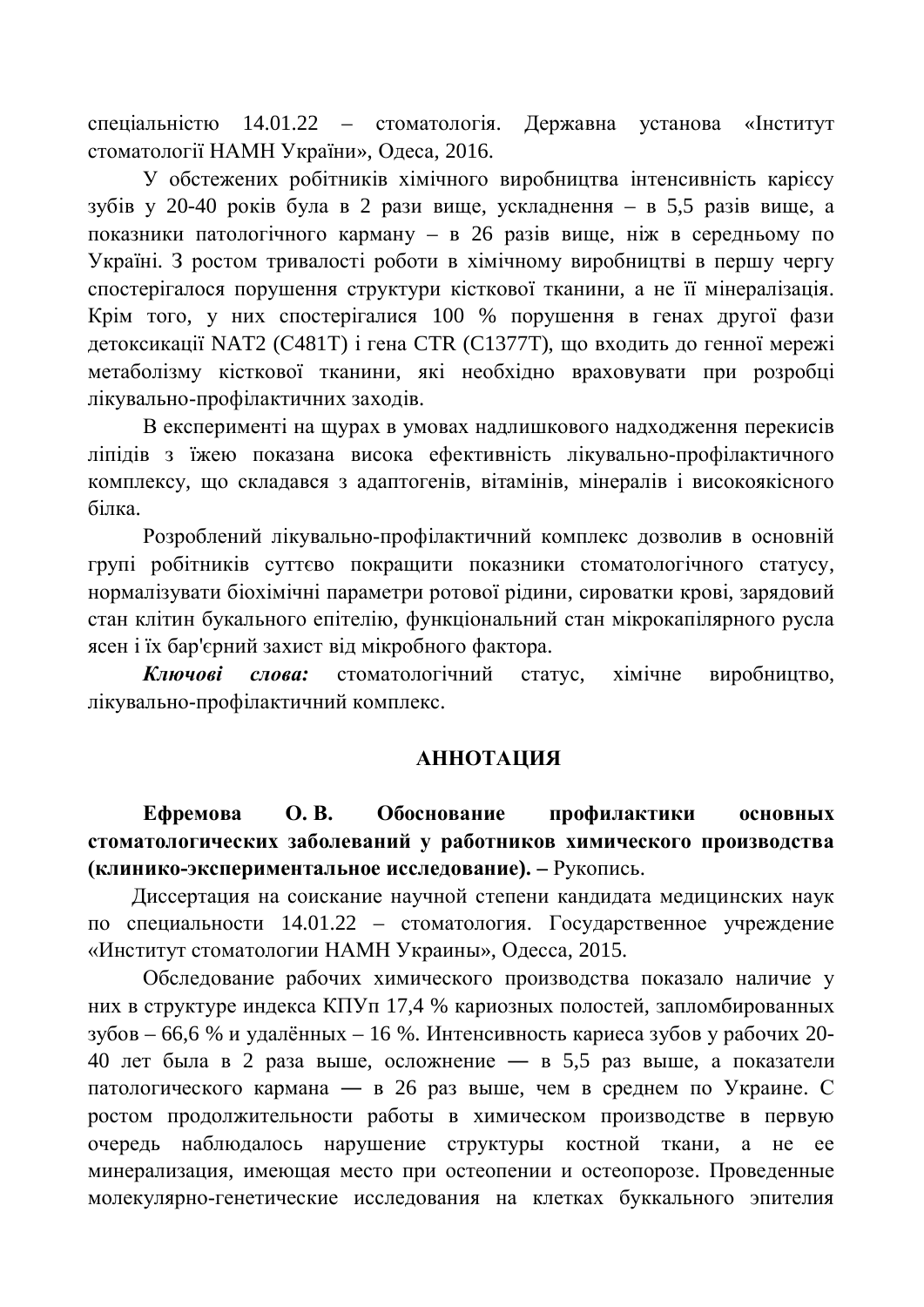рабочих показали наличие 100 % нарушений в генах второй фазы детоксикации NAT2 (С481Т) и гена СТR (С1377Т), входящего в генную сеть метаболизма костной ткани, что необходимо учитывать при разработке для них лечебнопрофилактических мероприятий. В эксперименте на крысах в условиях избыточного поступления перекисей липидов с пищей показана высокая эффективность лечебно-профилактического комплекса, состоящего из адаптогенов, витаминов, минералов, высококачественного белка, нормализовавшего биохимические показатели в тканях десны крыс и сыворотке крови (активность эластазы, каталазы, содержание малонового диальдегида, антиоксидантно-прооксидантный индекс, активность уреазы, лизоцима), эффективно тормозившего деструктивные процессы в костной ткани челюстей ЖИВОТНЫХ.

Кариеспрофилактическая эффективность предложенного лечебнопрофилактического комплекса за 2 года наблюдений в основной группе рабочих занятых в химическом производстве составила 28,05 %, индекс Mulleman при этом уменьшился на 63 % (16,1 % в группе сравнения), распространённость симптома воспаления (РМА, %) уменьшилась на 69,4 % (в группе сравнения на 15,1 %), а индекс Silness-Loe уменьшился на 55,6 %, что в 2 раза больше, чем в группе сравнения (22,4 %).

Применение разработанного лечебно-профилактического комплекса приводило достоверно в ротовой жидкости рабочих к увеличению в 2 раза активности каталазы  $(0,16 \pm 0,02 \text{ M} \text{K} \text{aT} / \text{J})$ , лизоцима  $(0,125 \pm 0,011 \text{ eV} / \text{M})$ , более чем в 3 раза антиоксидантно-прооксидантного индекса (7,62) и уменьшению в 2,5 раза содержания малонового диальдегида (0,21  $\pm$  0,02 мкмоль/л), активности уреазы (0,234  $\pm$  0,035 мк-кат/л), в 3 раза степени дисбиоза (1,27  $\pm$  0,19), активности эластазы  $(0,53 \pm 0,07 \text{ MK-kar/L})$  и в 2,5 раза кислой фосфатазы  $(0,31 \text{ K})$  $±$  0,02 мк-кат/л), что свидетельствует о выраженном антиоксидантном, антимикробном и противовоспалительном эффекте. В сыворотке крови через 6 месяцев уменьшалась в 2 раза активность аминотрансфераз АСТ и АЛТ  $(0.0369)$  $\pm$  0,047 мк-кат/л, 0,791  $\pm$  0,087 мк-кат/л соответсвенно) и более чем в 3 раза активность щелочной фосфатазы  $(1,25 \pm 0.29 \text{ MK-kat/n})$ , что свидетельствует о повышении неспецифической резистентности и улучшении функциональных показателей печени. В группе сравнения соответствующие показатели изменялись недостоверно.

За 2 года наблюдений в основной группе пациентов нормализовались метаболические процессы в клетках буккального эпителия и уровень клеточных адаптационно-компенсаторных реакций, о чем свидетельствует увеличение в 1,5 раза не только процента подвижных ядер клеток буккального эпителия (47 %), но и отношения амплитуд смещения плазмолем и ядер (1,75  $\pm$  0,10), приближающееся к физиологической норме. Кроме того, улучшалось